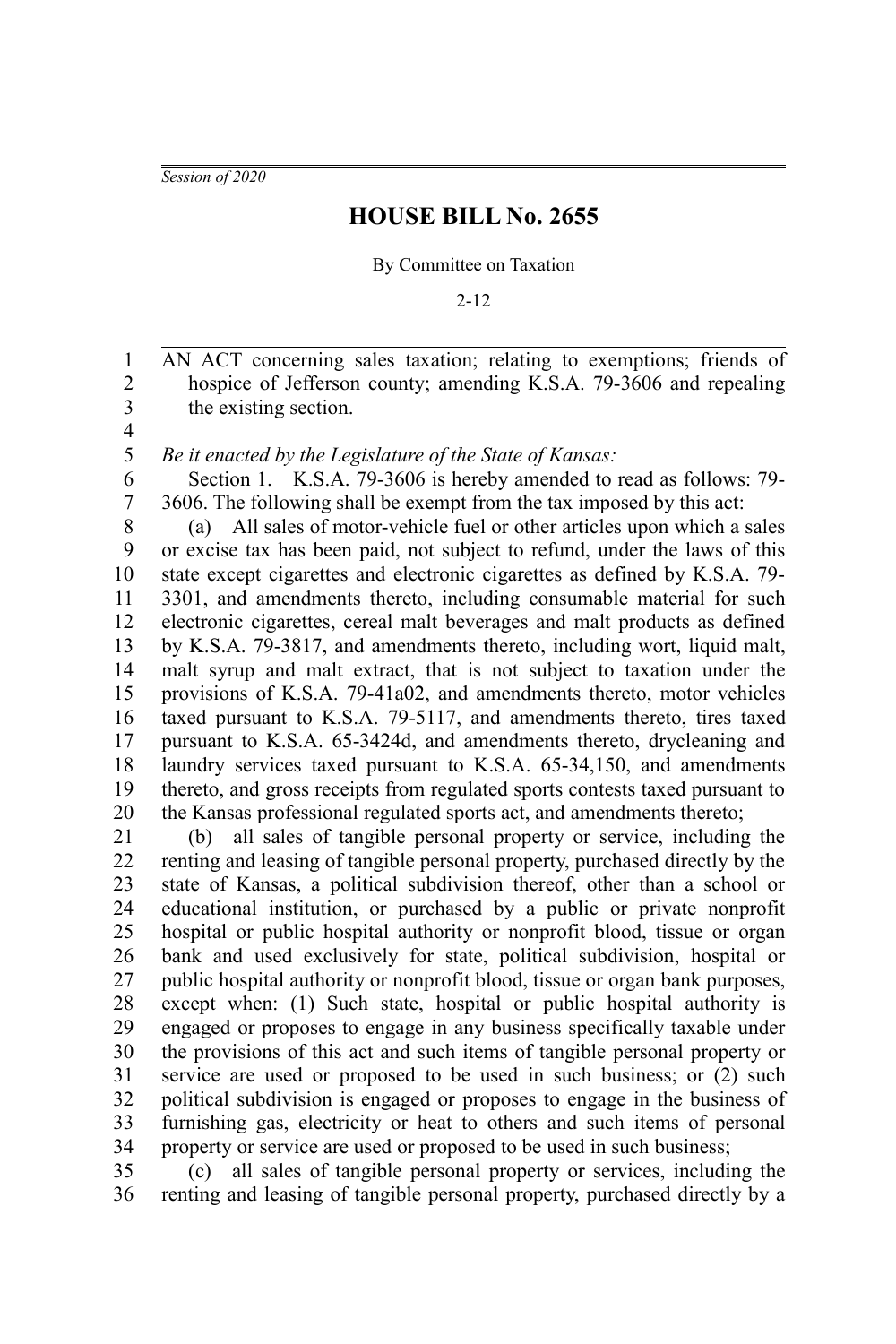public or private elementary or secondary school or public or private nonprofit educational institution and used primarily by such school or institution for nonsectarian programs and activities provided or sponsored by such school or institution or in the erection, repair or enlargement of buildings to be used for such purposes. The exemption herein provided shall not apply to erection, construction, repair, enlargement or equipment of buildings used primarily for human habitation; 1 2 3 4 5 6 7

(d) all sales of tangible personal property or services purchased by a contractor for the purpose of constructing, equipping, reconstructing, maintaining, repairing, enlarging, furnishing or remodeling facilities for any public or private nonprofit hospital or public hospital authority, public or private elementary or secondary school, a public or private nonprofit educational institution, state correctional institution including a privately constructed correctional institution contracted for state use and ownership, that would be exempt from taxation under the provisions of this act if purchased directly by such hospital or public hospital authority, school, educational institution or a state correctional institution; and all sales of tangible personal property or services purchased by a contractor for the purpose of constructing, equipping, reconstructing, maintaining, repairing, enlarging, furnishing or remodeling facilities for any political subdivision of the state or district described in subsection (s), the total cost of which is paid from funds of such political subdivision or district and that would be exempt from taxation under the provisions of this act if purchased directly by such political subdivision or district. Nothing in this subsection or in the provisions of K.S.A. 12-3418, and amendments thereto, shall be deemed to exempt the purchase of any construction machinery, equipment or tools used in the constructing, equipping, reconstructing, maintaining, repairing, enlarging, furnishing or remodeling facilities for any political subdivision of the state or any such district. As used in this subsection, K.S.A. 12-3418 and 79-3640, and amendments thereto, "funds of a political subdivision" shall mean general tax revenues, the proceeds of any bonds and gifts or grants-in-aid. Gifts shall not mean funds used for the purpose of constructing, equipping, reconstructing, repairing, enlarging, furnishing or remodeling facilities that are to be leased to the donor. When any political subdivision of the state, district described in subsection (s), public or private nonprofit hospital or public hospital authority, public or private elementary or secondary school, public or private nonprofit educational institution, state correctional institution including a privately constructed correctional institution contracted for state use and ownership shall contract for the purpose of constructing, equipping, reconstructing, maintaining, repairing, enlarging, furnishing or remodeling facilities, it shall obtain from the state and furnish to the contractor an exemption certificate for the project involved, and the contractor may purchase 8 9 10 11 12 13 14 15 16 17 18 19 20 21 22 23 24 25 26 27 28 29 30 31 32 33 34 35 36 37 38 39 40 41 42 43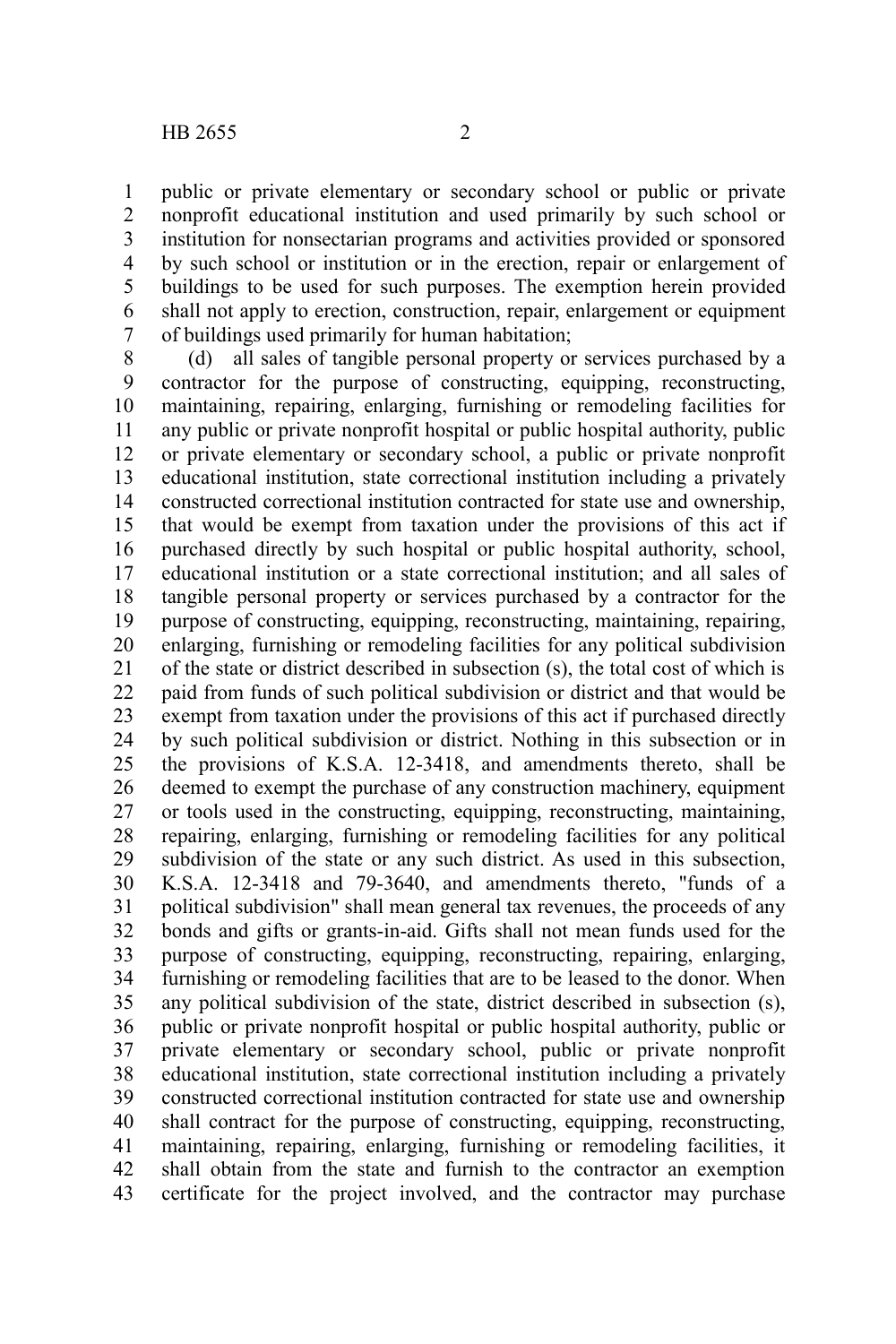materials for incorporation in such project. The contractor shall furnish the number of such certificate to all suppliers from whom such purchases are made, and such suppliers shall execute invoices covering the same bearing the number of such certificate. Upon completion of the project the contractor shall furnish to the political subdivision, district described in subsection (s), hospital or public hospital authority, school, educational institution or department of corrections concerned a sworn statement, on a form to be provided by the director of taxation, that all purchases so made were entitled to exemption under this subsection. As an alternative to the foregoing procedure, any such contracting entity may apply to the secretary of revenue for agent status for the sole purpose of issuing and furnishing project exemption certificates to contractors pursuant to rules and regulations adopted by the secretary establishing conditions and standards for the granting and maintaining of such status. All invoices shall be held by the contractor for a period of five years and shall be subject to audit by the director of taxation. If any materials purchased under such a certificate are found not to have been incorporated in the building or other project or not to have been returned for credit or the sales or compensating tax otherwise imposed upon such materials that will not be so incorporated in the building or other project reported and paid by such contractor to the director of taxation not later than the  $20<sup>th</sup>$  day of the month following the close of the month in which it shall be determined that such materials will not be used for the purpose for which such certificate was issued, the political subdivision, district described in subsection (s), hospital or public hospital authority, school, educational institution or the contractor contracting with the department of corrections for a correctional institution concerned shall be liable for tax on all materials purchased for the project, and upon payment thereof it may recover the same from the contractor together with reasonable attorney fees. Any contractor or any agent, employee or subcontractor thereof, who shall use or otherwise dispose of any materials purchased under such a certificate for any purpose other than that for which such a certificate is issued without the payment of the sales or compensating tax otherwise imposed upon such materials, shall be guilty of a misdemeanor and, upon conviction therefor, shall be subject to the penalties provided for in K.S.A. 79-3615(h), and amendments thereto; 1 2 3 4 5 6 7 8 9 10 11 12 13 14 15 16 17 18 19 20 21 22 23 24 25 26 27 28 29 30 31 32 33 34 35 36

(e) all sales of tangible personal property or services purchased by a contractor for the erection, repair or enlargement of buildings or other projects for the government of the United States, its agencies or instrumentalities, that would be exempt from taxation if purchased directly by the government of the United States, its agencies or instrumentalities. When the government of the United States, its agencies or instrumentalities shall contract for the erection, repair, or enlargement of 37 38 39 40 41 42 43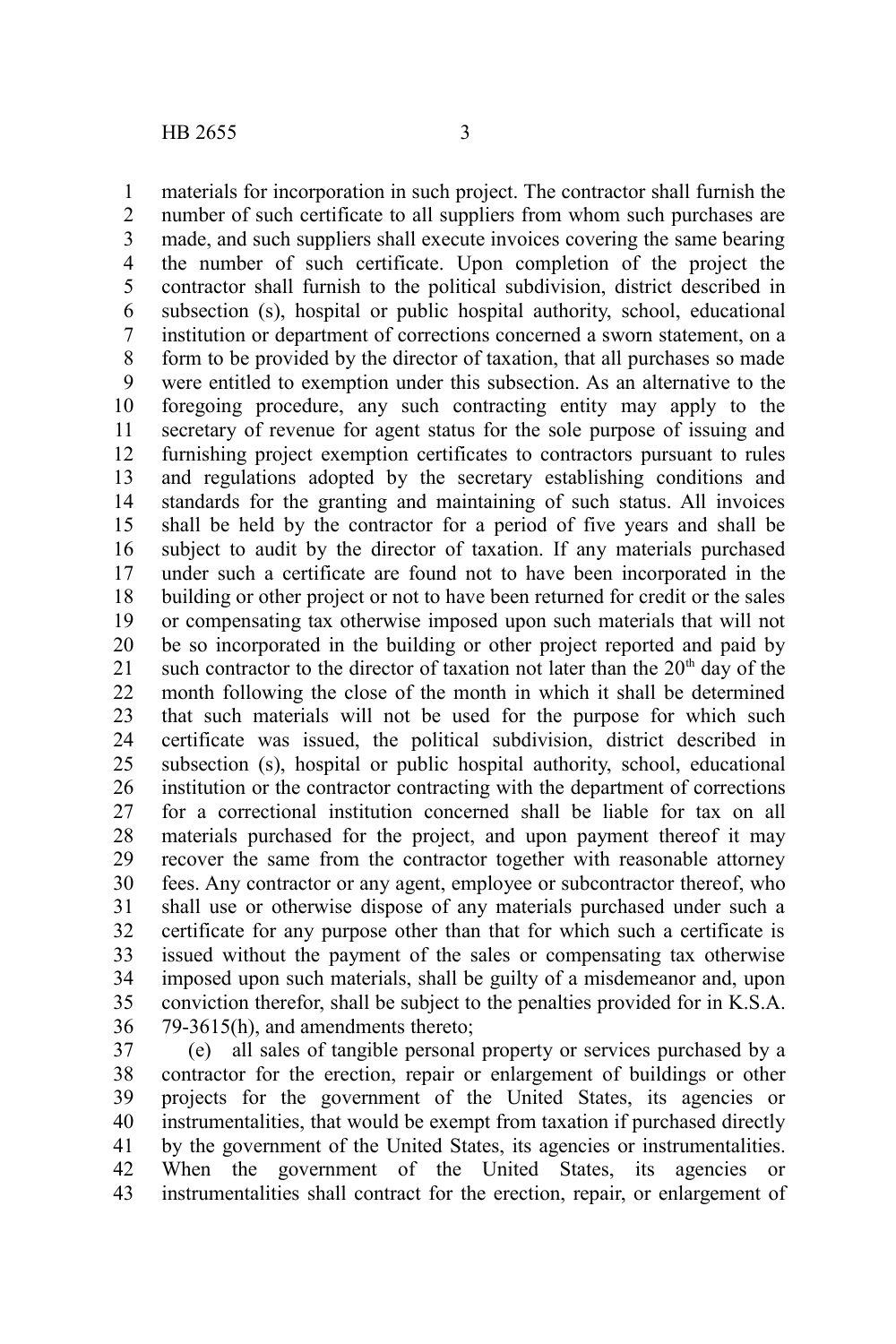any building or other project, it shall obtain from the state and furnish to the contractor an exemption certificate for the project involved, and the contractor may purchase materials for incorporation in such project. The contractor shall furnish the number of such certificates to all suppliers from whom such purchases are made, and such suppliers shall execute invoices covering the same bearing the number of such certificate. Upon completion of the project the contractor shall furnish to the government of the United States, its agencies or instrumentalities concerned a sworn statement, on a form to be provided by the director of taxation, that all purchases so made were entitled to exemption under this subsection. As an alternative to the foregoing procedure, any such contracting entity may apply to the secretary of revenue for agent status for the sole purpose of issuing and furnishing project exemption certificates to contractors pursuant to rules and regulations adopted by the secretary establishing conditions and standards for the granting and maintaining of such status. All invoices shall be held by the contractor for a period of five years and shall be subject to audit by the director of taxation. Any contractor or any agent, employee or subcontractor thereof, who shall use or otherwise dispose of any materials purchased under such a certificate for any purpose other than that for which such a certificate is issued without the payment of the sales or compensating tax otherwise imposed upon such materials, shall be guilty of a misdemeanor and, upon conviction therefor, shall be subject to the penalties provided for in K.S.A. 79-3615(h), and amendments thereto; 1 2 3 4 5 6 7 8 9 10 11 12 13 14 15 16 17 18 19 20 21 22 23 24

(f) tangible personal property purchased by a railroad or public utility for consumption or movement directly and immediately in interstate commerce; 25 26 27

(g) sales of aircraft including remanufactured and modified aircraft sold to persons using directly or through an authorized agent such aircraft as certified or licensed carriers of persons or property in interstate or foreign commerce under authority of the laws of the United States or any foreign government or sold to any foreign government or agency or instrumentality of such foreign government and all sales of aircraft for use outside of the United States and sales of aircraft repair, modification and replacement parts and sales of services employed in the remanufacture, modification and repair of aircraft; 28 29 30 31 32 33 34 35 36

(h) all rentals of nonsectarian textbooks by public or private elementary or secondary schools; 37 38

(i) the lease or rental of all films, records, tapes, or any type of sound or picture transcriptions used by motion picture exhibitors; 39 40

(j) meals served without charge or food used in the preparation of such meals to employees of any restaurant, eating house, dining car, hotel, drugstore or other place where meals or drinks are regularly sold to the 41 42 43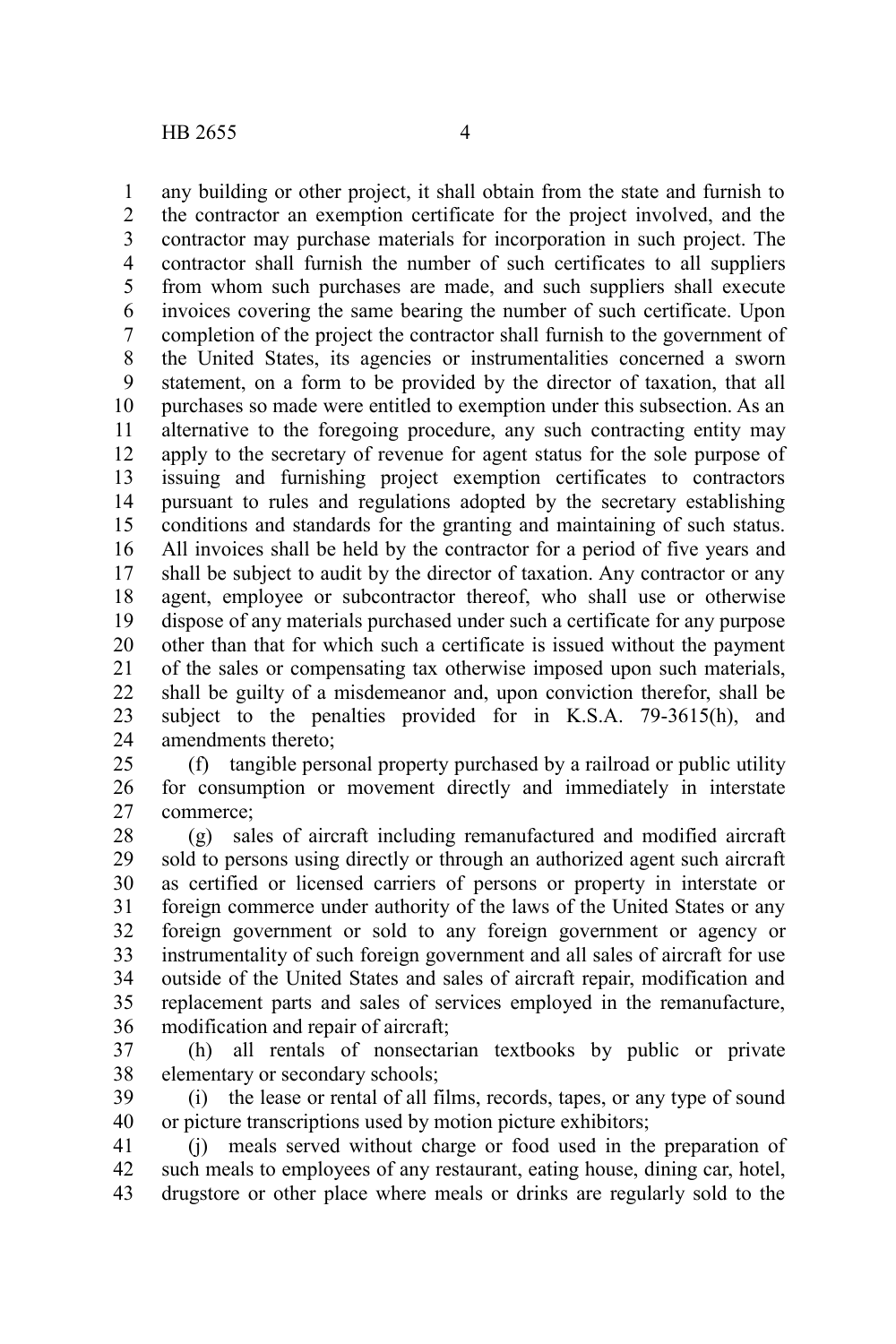public if such employees' duties are related to the furnishing or sale of such meals or drinks; 1 2

(k) any motor vehicle, semitrailer or pole trailer, as such terms are defined by K.S.A. 8-126, and amendments thereto, or aircraft sold and delivered in this state to a bona fide resident of another state, which motor vehicle, semitrailer, pole trailer or aircraft is not to be registered or based in this state and which vehicle, semitrailer, pole trailer or aircraft will not remain in this state more than 10 days; 3 4 5 6 7 8

(l) all isolated or occasional sales of tangible personal property, services, substances or things, except isolated or occasional sale of motor vehicles specifically taxed under the provisions of K.S.A. 79-3603(o), and amendments thereto; 9 10 11 12

(m) all sales of tangible personal property that become an ingredient or component part of tangible personal property or services produced, manufactured or compounded for ultimate sale at retail within or without the state of Kansas; and any such producer, manufacturer or compounder may obtain from the director of taxation and furnish to the supplier an exemption certificate number for tangible personal property for use as an ingredient or component part of the property or services produced, manufactured or compounded; 13 14 15 16 17 18 19 20

(n) all sales of tangible personal property that is consumed in the production, manufacture, processing, mining, drilling, refining or compounding of tangible personal property, the treating of by-products or wastes derived from any such production process, the providing of services or the irrigation of crops for ultimate sale at retail within or without the state of Kansas; and any purchaser of such property may obtain from the director of taxation and furnish to the supplier an exemption certificate number for tangible personal property for consumption in such production, manufacture, processing, mining, drilling, refining, compounding, treating, irrigation and in providing such services; 21 22 23 24 25 26 27 28 29 30 31

(o) all sales of animals, fowl and aquatic plants and animals, the primary purpose of which is use in agriculture or aquaculture, as defined in K.S.A. 47-1901, and amendments thereto, the production of food for human consumption, the production of animal, dairy, poultry or aquatic plant and animal products, fiber or fur, or the production of offspring for use for any such purpose or purposes; 32 33 34 35 36 37

(p) all sales of drugs dispensed pursuant to a prescription order by a licensed practitioner or a mid-level practitioner as defined by K.S.A. 65- 1626, and amendments thereto. As used in this subsection, "drug" means a compound, substance or preparation and any component of a compound, substance or preparation, other than food and food ingredients, dietary supplements or alcoholic beverages, recognized in the official United 38 39 40 41 42 43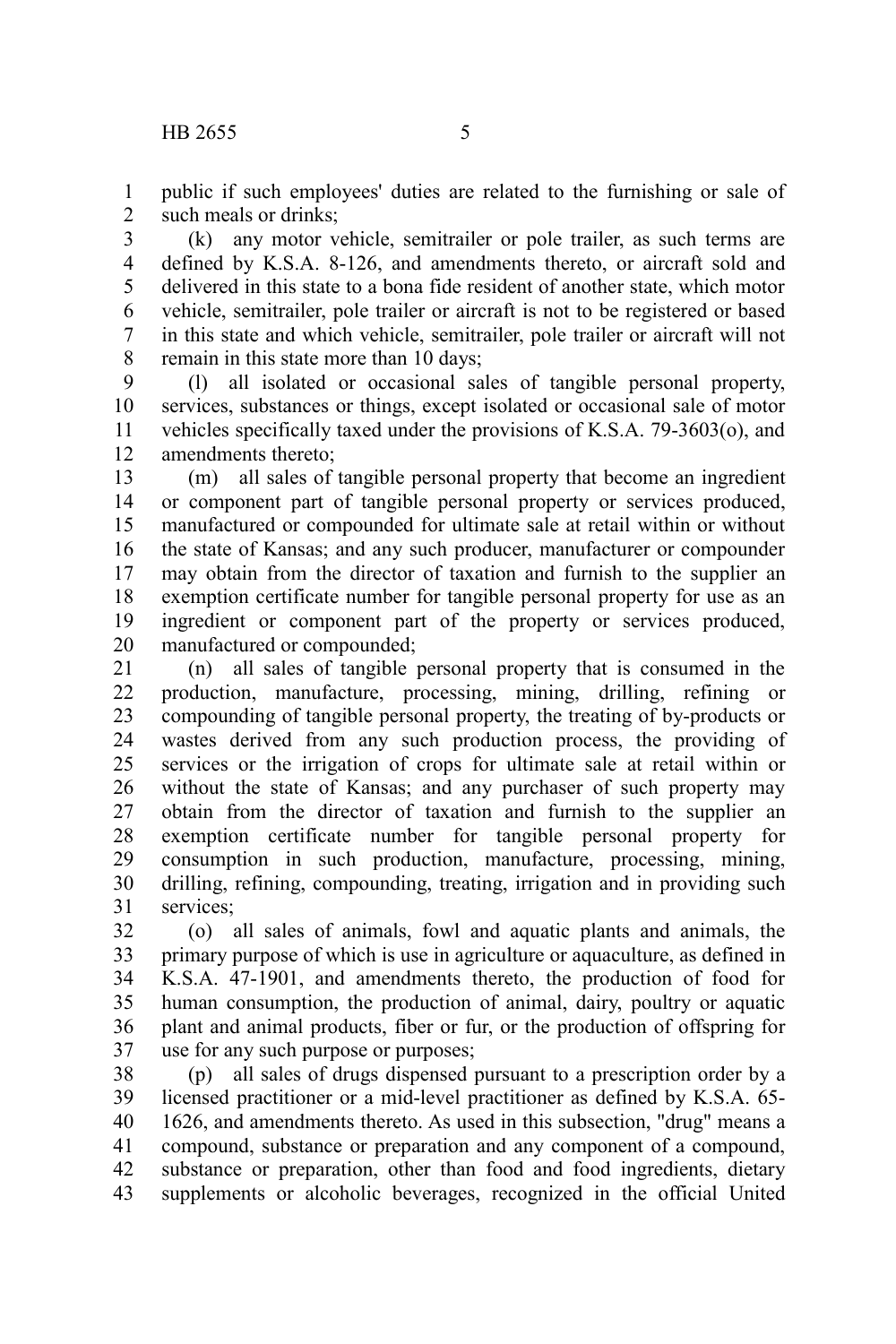States pharmacopeia, official homeopathic pharmacopoeia of the United States or official national formulary, and supplement to any of them, intended for use in the diagnosis, cure, mitigation, treatment or prevention of disease or intended to affect the structure or any function of the body, except that for taxable years commencing after December 31, 2013, this subsection shall not apply to any sales of drugs used in the performance or induction of an abortion, as defined in K.S.A. 65-6701, and amendments thereto; 1 2 3 4 5 6 7 8

(q) all sales of insulin dispensed by a person licensed by the state board of pharmacy to a person for treatment of diabetes at the direction of a person licensed to practice medicine by the state board of healing arts; 9 10 11

(r) all sales of oxygen delivery equipment, kidney dialysis equipment, enteral feeding systems, prosthetic devices and mobility enhancing equipment prescribed in writing by a person licensed to practice the healing arts, dentistry or optometry, and in addition to such sales, all sales of hearing aids, as defined by K.S.A. 74-5807(c), and amendments thereto, and repair and replacement parts therefor, including batteries, by a person licensed in the practice of dispensing and fitting hearing aids pursuant to the provisions of K.S.A. 74-5808, and amendments thereto. For the purposes of this subsection: (1) "Mobility enhancing equipment" means equipment including repair and replacement parts to same, but does not include durable medical equipment, which is primarily and customarily used to provide or increase the ability to move from one place to another and which is appropriate for use either in a home or a motor vehicle; is not generally used by persons with normal mobility; and does not include any motor vehicle or equipment on a motor vehicle normally provided by a motor vehicle manufacturer; and (2) "prosthetic device" means a replacement, corrective or supportive device including repair and replacement parts for same worn on or in the body to artificially replace a missing portion of the body, prevent or correct physical deformity or malfunction or support a weak or deformed portion of the body; 12 13 14 15 16 17 18 19 20 21 22 23 24 25 26 27 28 29 30 31

(s) except as provided in K.S.A. 82a-2101, and amendments thereto, all sales of tangible personal property or services purchased directly or indirectly by a groundwater management district organized or operating under the authority of K.S.A. 82a-1020 et seq., and amendments thereto, by a rural water district organized or operating under the authority of K.S.A. 82a-612, and amendments thereto, or by a water supply district organized or operating under the authority of K.S.A. 19-3501 et seq., 19- 3522 et seq. or 19-3545, and amendments thereto, which property or services are used in the construction activities, operation or maintenance of the district; 32 33 34 35 36 37 38 39 40 41

(t) all sales of farm machinery and equipment or aquaculture machinery and equipment, repair and replacement parts therefor and 42 43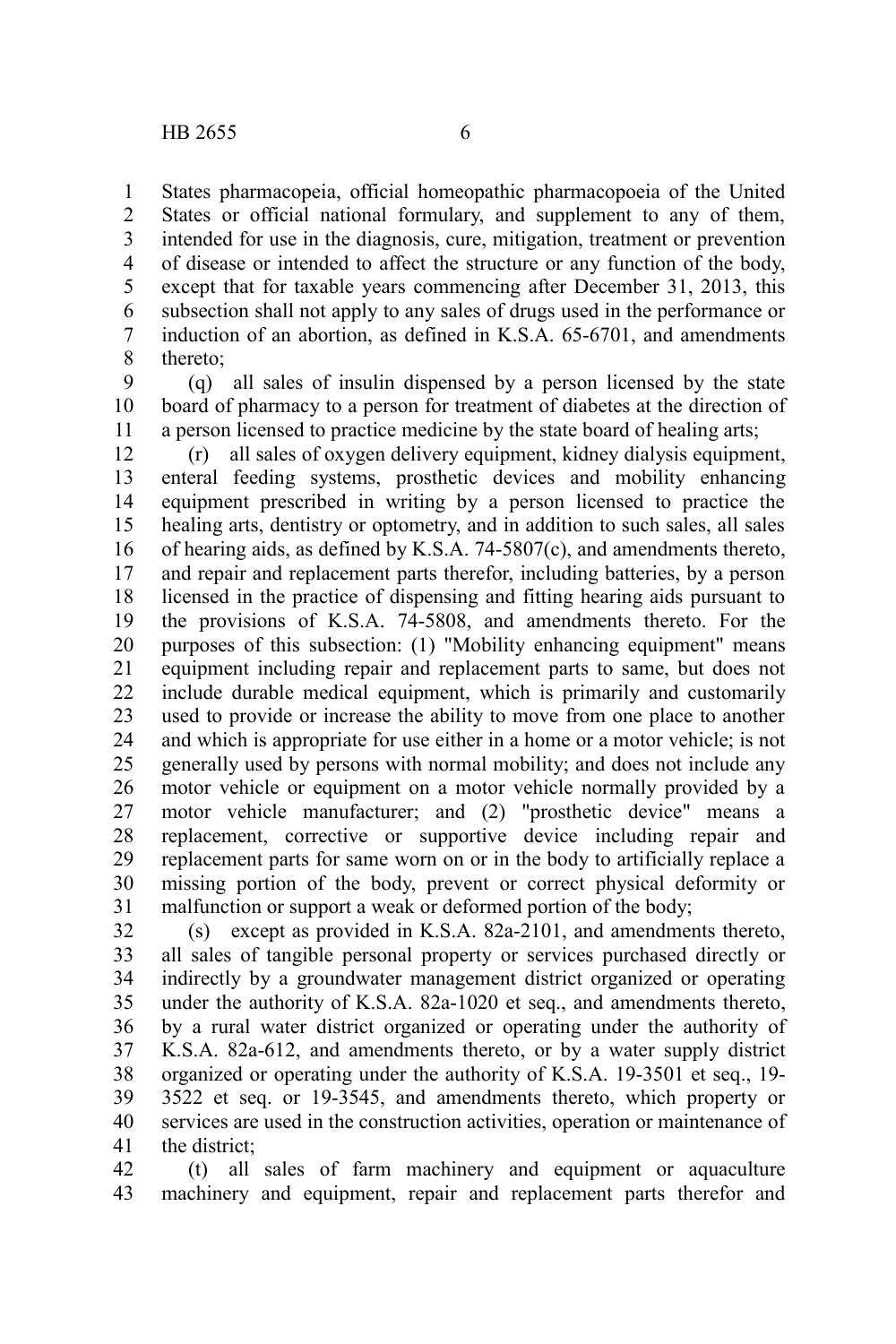services performed in the repair and maintenance of such machinery and equipment. For the purposes of this subsection the term "farm machinery and equipment or aquaculture machinery and equipment" shall include a work-site utility vehicle, as defined in K.S.A. 8-126, and amendments thereto, and is equipped with a bed or cargo box for hauling materials, and shall also include machinery and equipment used in the operation of Christmas tree farming but shall not include any passenger vehicle, truck, truck tractor, trailer, semitrailer or pole trailer, other than a farm trailer, as such terms are defined by K.S.A. 8-126, and amendments thereto. "Farm machinery and equipment" includes precision farming equipment that is portable or is installed or purchased to be installed on farm machinery and equipment. "Precision farming equipment" includes the following items used only in computer-assisted farming, ranching or aquaculture production operations: Soil testing sensors, yield monitors, computers, monitors, software, global positioning and mapping systems, guiding systems, modems, data communications equipment and any necessary mounting hardware, wiring and antennas. Each purchaser of farm machinery and equipment or aquaculture machinery and equipment exempted herein must certify in writing on the copy of the invoice or sales ticket to be retained by the seller that the farm machinery and equipment or aquaculture machinery and equipment purchased will be used only in farming, ranching or aquaculture production. Farming or ranching shall include the operation of a feedlot and farm and ranch work for hire and the operation of a nursery; 1 2 3 4 5 6 7 8 9 10 11 12 13 14 15 16 17 18 19 20 21 22 23 24

(u) all leases or rentals of tangible personal property used as a dwelling if such tangible personal property is leased or rented for a period of more than 28 consecutive days; 25 26 27

(v) all sales of tangible personal property to any contractor for use in preparing meals for delivery to homebound elderly persons over 60 years of age and to homebound disabled persons or to be served at a groupsitting at a location outside of the home to otherwise homebound elderly persons over 60 years of age and to otherwise homebound disabled persons, as all or part of any food service project funded in whole or in part by government or as part of a private nonprofit food service project available to all such elderly or disabled persons residing within an area of service designated by the private nonprofit organization, and all sales of tangible personal property for use in preparing meals for consumption by indigent or homeless individuals whether or not such meals are consumed at a place designated for such purpose, and all sales of food products by or on behalf of any such contractor or organization for any such purpose; 28 29 30 31 32 33 34 35 36 37 38 39 40

(w) all sales of natural gas, electricity, heat and water delivered through mains, lines or pipes: (1) To residential premises for noncommercial use by the occupant of such premises; (2) for agricultural 41 42 43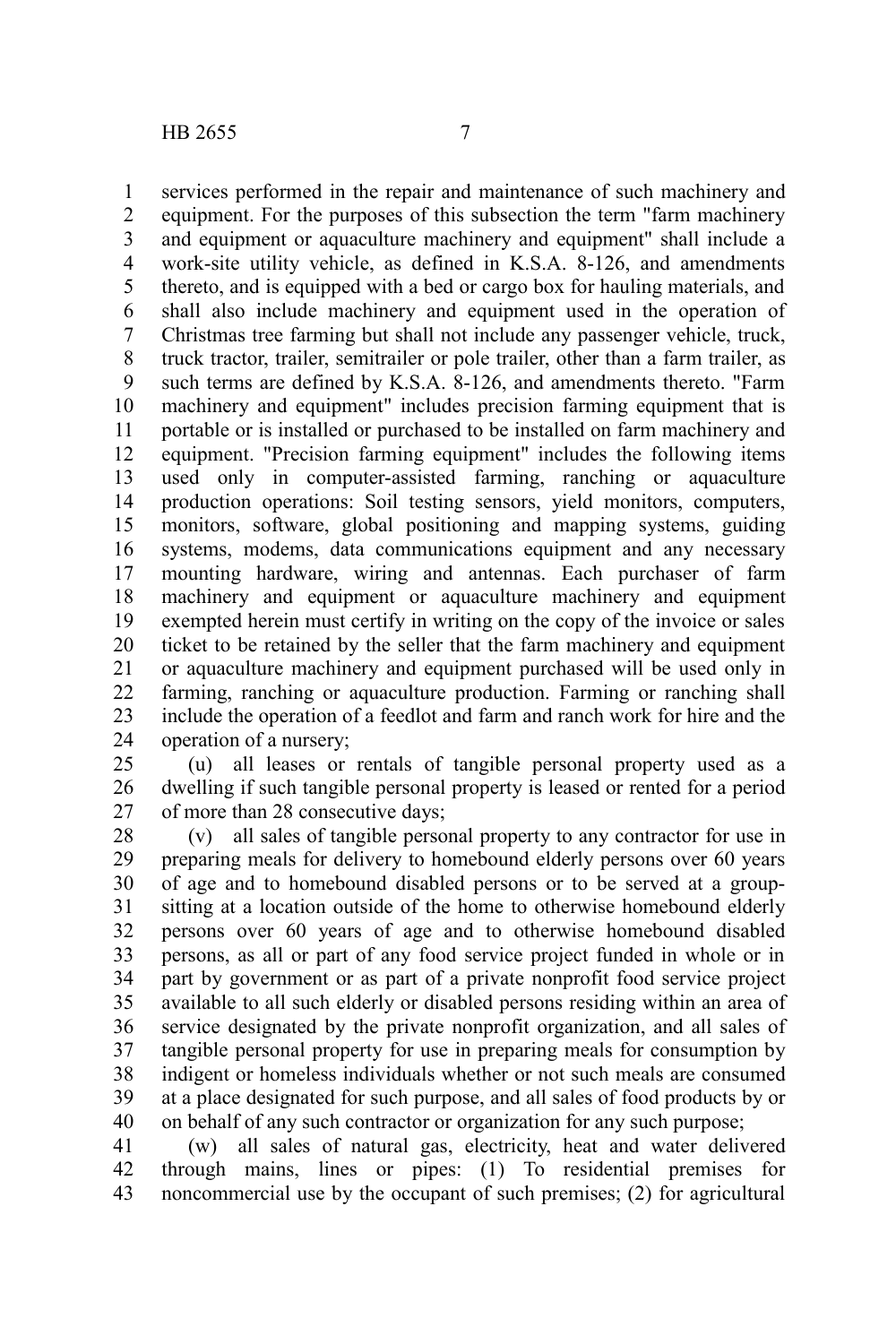use and also, for such use, all sales of propane gas; (3) for use in the severing of oil; and (4) to any property which is exempt from property taxation pursuant to K.S.A. 79-201b, Second through Sixth. As used in this paragraph, "severing" means the same as defined in K.S.A. 79-4216(k), and amendments thereto. For all sales of natural gas, electricity and heat delivered through mains, lines or pipes pursuant to the provisions of subsection  $(w)(1)$  and  $(w)(2)$ , the provisions of this subsection shall expire on December 31, 2005; 1 2 3 4 5 6 7 8

(x) all sales of propane gas, LP-gas, coal, wood and other fuel sources for the production of heat or lighting for noncommercial use of an occupant of residential premises occurring prior to January 1, 2006; 9 10 11

(y) all sales of materials and services used in the repairing, servicing, altering, maintaining, manufacturing, remanufacturing, or modification of railroad rolling stock for use in interstate or foreign commerce under authority of the laws of the United States; 12 13 14 15

(z) all sales of tangible personal property and services purchased directly by a port authority or by a contractor therefor as provided by the provisions of K.S.A. 12-3418, and amendments thereto; 16 17 18

(aa) all sales of materials and services applied to equipment that is transported into the state from without the state for repair, service, alteration, maintenance, remanufacture or modification and that is subsequently transported outside the state for use in the transmission of liquids or natural gas by means of pipeline in interstate or foreign commerce under authority of the laws of the United States; 19 20 21 22 23 24

(bb) all sales of used mobile homes or manufactured homes. As used in this subsection: (1) "Mobile homes" and "manufactured homes" mean the same as defined in K.S.A. 58-4202, and amendments thereto; and (2) "sales of used mobile homes or manufactured homes" means sales other than the original retail sale thereof; 25 26 27 28 29

(cc) all sales of tangible personal property or services purchased prior to January 1, 2012, except as otherwise provided, for the purpose of and in conjunction with constructing, reconstructing, enlarging or remodeling a business or retail business that meets the requirements established in K.S.A. 74-50,115, and amendments thereto, and the sale and installation of machinery and equipment purchased for installation at any such business or retail business, and all sales of tangible personal property or services purchased on or after January 1, 2012, for the purpose of and in conjunction with constructing, reconstructing, enlarging or remodeling a business that meets the requirements established in K.S.A. 74-50,115(e), and amendments thereto, and the sale and installation of machinery and equipment purchased for installation at any such business. When a person shall contract for the construction, reconstruction, enlargement or remodeling of any such business or retail business, such person shall 30 31 32 33 34 35 36 37 38 39 40 41 42 43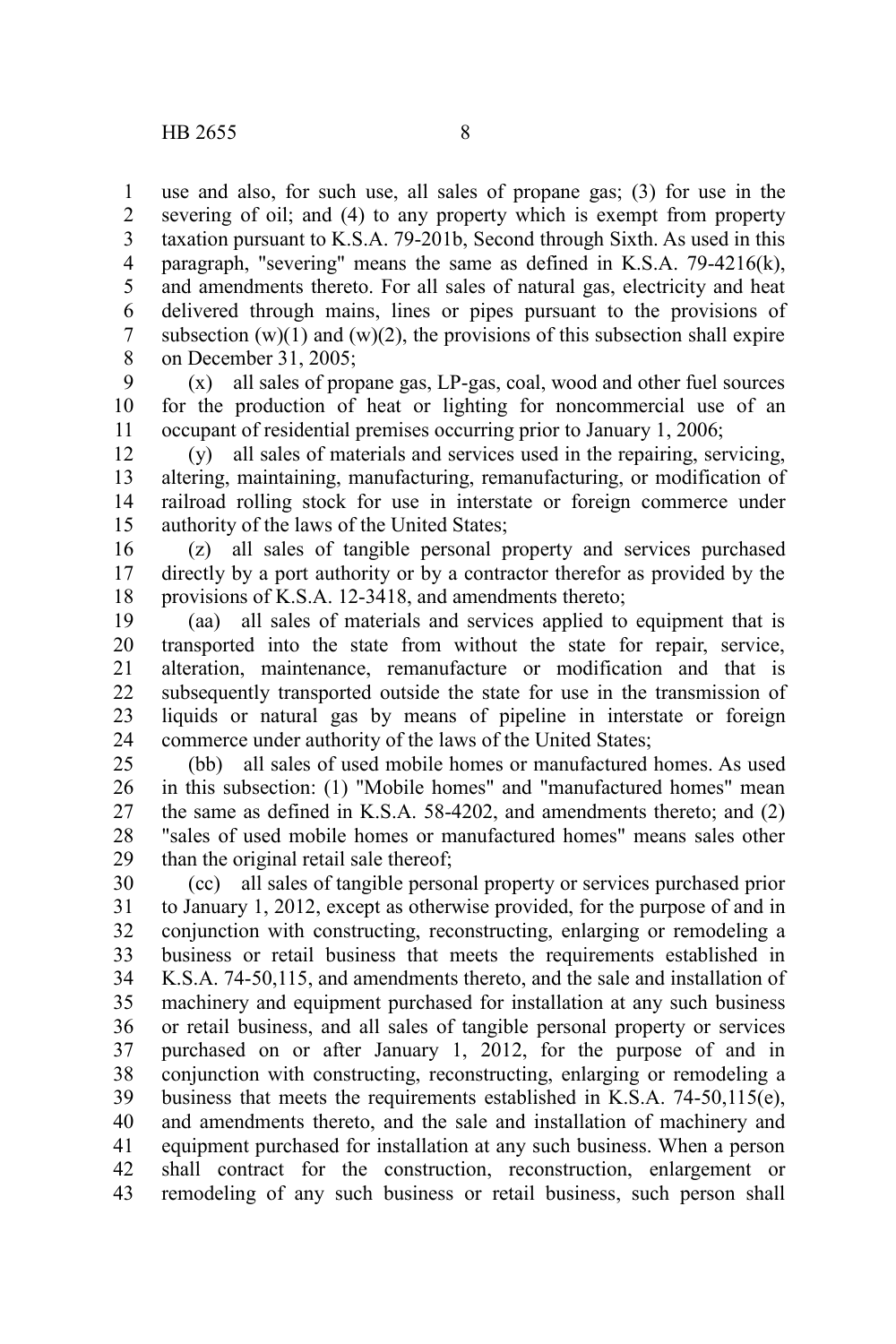obtain from the state and furnish to the contractor an exemption certificate for the project involved, and the contractor may purchase materials, machinery and equipment for incorporation in such project. The contractor shall furnish the number of such certificates to all suppliers from whom such purchases are made, and such suppliers shall execute invoices covering the same bearing the number of such certificate. Upon completion of the project the contractor shall furnish to the owner of the business or retail business a sworn statement, on a form to be provided by the director of taxation, that all purchases so made were entitled to exemption under this subsection. All invoices shall be held by the contractor for a period of five years and shall be subject to audit by the director of taxation. Any contractor or any agent, employee or subcontractor thereof, who shall use or otherwise dispose of any materials, machinery or equipment purchased under such a certificate for any purpose other than that for which such a certificate is issued without the payment of the sales or compensating tax otherwise imposed thereon, shall be guilty of a misdemeanor and, upon conviction therefor, shall be subject to the penalties provided for in K.S.A. 79-3615(h), and amendments thereto. As used in this subsection, "business" and "retail business" mean the same as defined in K.S.A. 74-50,114, and amendments thereto. Project exemption certificates that have been previously issued under this subsection by the department of revenue pursuant to K.S.A. 74-50,115, and amendments thereto, but not including K.S.A. 74-50,115(e), and amendments thereto, prior to January 1, 2012, and have not expired will be effective for the term of the project or two years from the effective date of the certificate, whichever occurs earlier. Project exemption certificates that are submitted to the department of revenue prior to January 1, 2012, and are found to qualify will be issued a project exemption certificate that will be effective for a two-year period or for the term of the project, whichever occurs earlier; 1 2 3 4 5 6 7 8 9 10 11 12 13 14 15 16 17 18 19 20 21 22 23 24 25 26 27 28 29 30

(dd) all sales of tangible personal property purchased with food stamps issued by the United States department of agriculture; 31 32

(ee) all sales of lottery tickets and shares made as part of a lottery operated by the state of Kansas; 33 34

(ff) on and after July 1, 1988, all sales of new mobile homes or manufactured homes to the extent of 40% of the gross receipts, determined without regard to any trade-in allowance, received from such sale. As used in this subsection, "mobile homes" and "manufactured homes" mean the same as defined in K.S.A. 58-4202, and amendments thereto; 35 36 37 38 39

(gg) all sales of tangible personal property purchased in accordance with vouchers issued pursuant to the federal special supplemental food program for women, infants and children; 40 41 42

(hh) all sales of medical supplies and equipment, including durable 43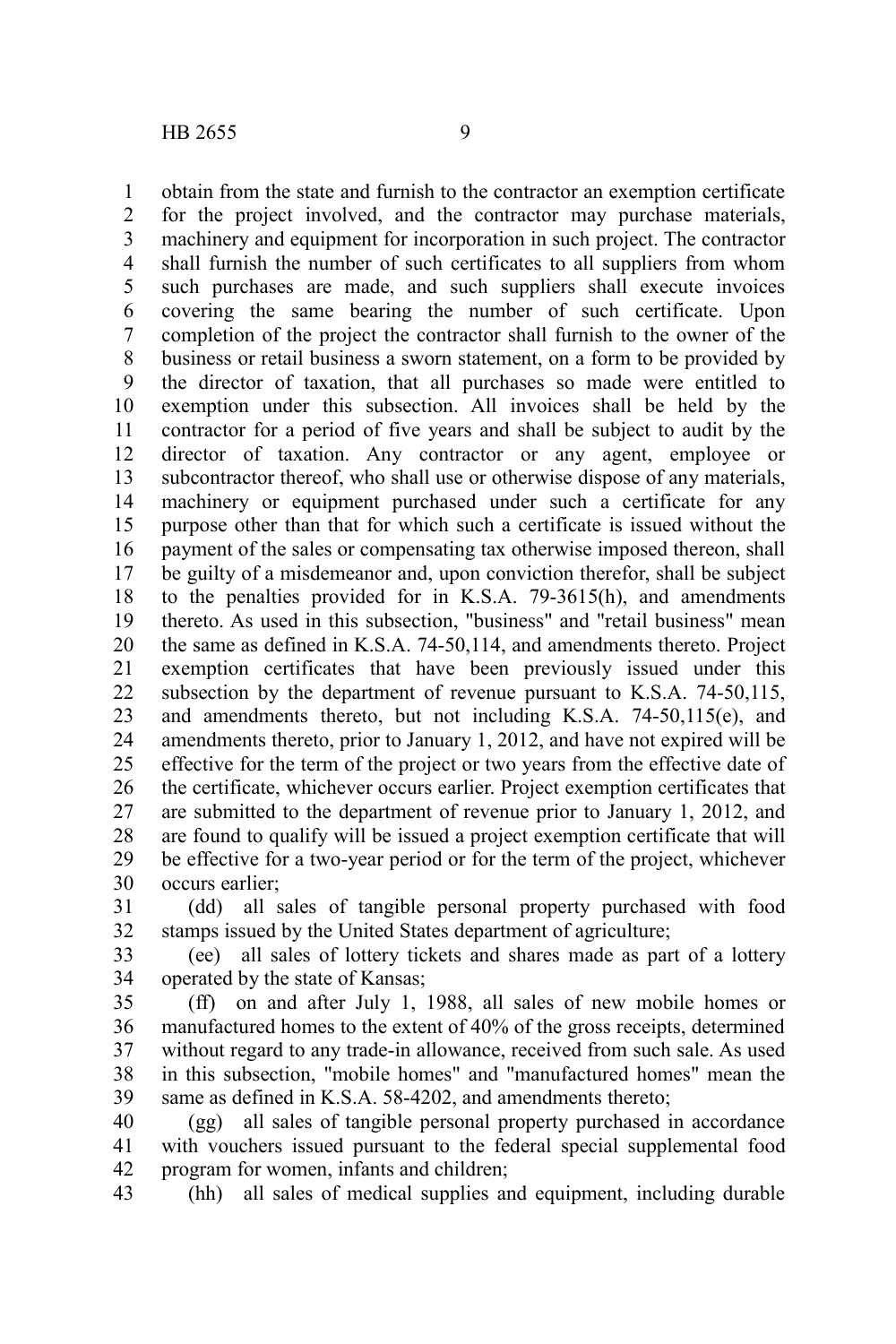medical equipment, purchased directly by a nonprofit skilled nursing home 1

or nonprofit intermediate nursing care home, as defined by K.S.A. 39-923, and amendments thereto, for the purpose of providing medical services to residents thereof. This exemption shall not apply to tangible personal property customarily used for human habitation purposes. As used in this subsection, "durable medical equipment" means equipment including repair and replacement parts for such equipment, that can withstand repeated use, is primarily and customarily used to serve a medical purpose, generally is not useful to a person in the absence of illness or injury and is not worn in or on the body, but does not include mobility enhancing equipment as defined in subsection (r), oxygen delivery equipment, kidney dialysis equipment or enteral feeding systems; 2 3 4 5 6 7 8 9 10 11 12

(ii) all sales of tangible personal property purchased directly by a nonprofit organization for nonsectarian comprehensive multidiscipline youth development programs and activities provided or sponsored by such organization, and all sales of tangible personal property by or on behalf of any such organization. This exemption shall not apply to tangible personal property customarily used for human habitation purposes; 13 14 15 16 17 18

(jj) all sales of tangible personal property or services, including the renting and leasing of tangible personal property, purchased directly on behalf of a community-based facility for people with intellectual disability or mental health center organized pursuant to K.S.A. 19-4001 et seq., and amendments thereto, and licensed in accordance with the provisions of K.S.A. 2019 Supp. 39-2001 et seq., and amendments thereto, and all sales of tangible personal property or services purchased by contractors during the time period from July, 2003, through June, 2006, for the purpose of constructing, equipping, maintaining or furnishing a new facility for a community-based facility for people with intellectual disability or mental health center located in Riverton, Cherokee County, Kansas, that would have been eligible for sales tax exemption pursuant to this subsection if purchased directly by such facility or center. This exemption shall not apply to tangible personal property customarily used for human habitation purposes; 19 20 21 22 23 24 25 26 27 28 29 30 31 32 33

 $(kk)$  (1) (A) all sales of machinery and equipment that are used in this state as an integral or essential part of an integrated production operation by a manufacturing or processing plant or facility; 34 35 36

(B) all sales of installation, repair and maintenance services performed on such machinery and equipment; and 37 38

(C) all sales of repair and replacement parts and accessories purchased for such machinery and equipment. 39 40

41

(2) For purposes of this subsection:

(A) "Integrated production operation" means an integrated series of operations engaged in at a manufacturing or processing plant or facility to 42 43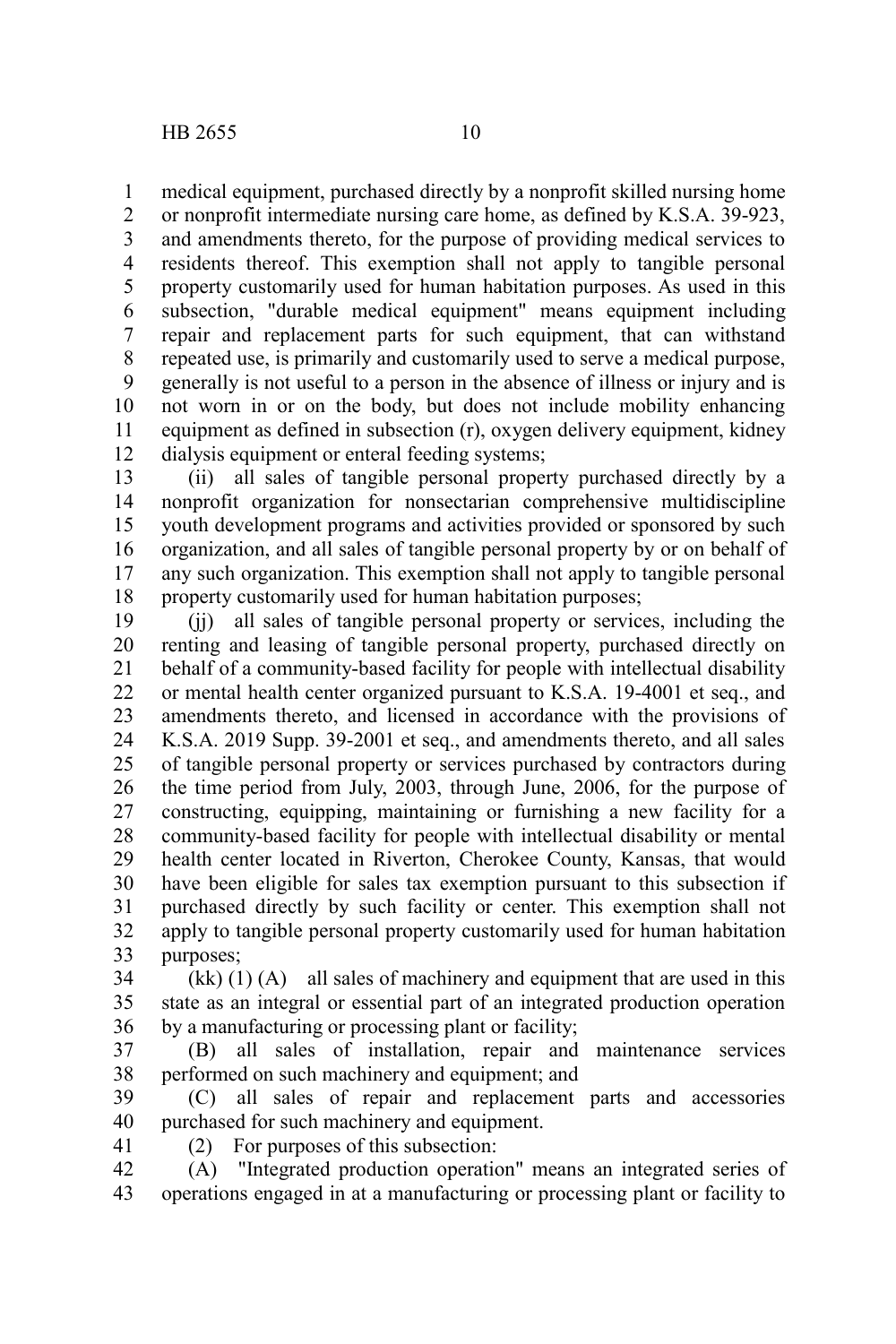process, transform or convert tangible personal property by physical, chemical or other means into a different form, composition or character from that in which it originally existed. Integrated production operations shall include: (i) Production line operations, including packaging operations; (ii) preproduction operations to handle, store and treat raw materials; (iii) post production handling, storage, warehousing and distribution operations; and (iv) waste, pollution and environmental control operations, if any; 1 2 3 4 5 6 7 8

(B) "production line" means the assemblage of machinery and equipment at a manufacturing or processing plant or facility where the actual transformation or processing of tangible personal property occurs; 9 10 11

(C) "manufacturing or processing plant or facility" means a single, fixed location owned or controlled by a manufacturing or processing business that consists of one or more structures or buildings in a contiguous area where integrated production operations are conducted to manufacture or process tangible personal property to be ultimately sold at retail. Such term shall not include any facility primarily operated for the purpose of conveying or assisting in the conveyance of natural gas, electricity, oil or water. A business may operate one or more manufacturing or processing plants or facilities at different locations to manufacture or process a single product of tangible personal property to be ultimately sold at retail; 12 13 14 15 16 17 18 19 20 21 22

(D) "manufacturing or processing business" means a business that utilizes an integrated production operation to manufacture, process, fabricate, finish or assemble items for wholesale and retail distribution as part of what is commonly regarded by the general public as an industrial manufacturing or processing operation or an agricultural commodity processing operation. (i) Industrial manufacturing or processing operations include, by way of illustration but not of limitation, the fabrication of automobiles, airplanes, machinery or transportation equipment, the fabrication of metal, plastic, wood or paper products, electricity power generation, water treatment, petroleum refining, chemical production, wholesale bottling, newspaper printing, ready mixed concrete production, and the remanufacturing of used parts for wholesale or retail sale. Such processing operations shall include operations at an oil well, gas well, mine or other excavation site where the oil, gas, minerals, coal, clay, stone, sand or gravel that has been extracted from the earth is cleaned, separated, crushed, ground, milled, screened, washed or otherwise treated or prepared before its transmission to a refinery or before any other wholesale or retail distribution. (ii) Agricultural commodity processing operations include, by way of illustration but not of limitation, meat packing, poultry slaughtering and dressing, processing and packaging farm and dairy products in sealed containers for wholesale and retail distribution, feed grinding, grain 23 24 25 26 27 28 29 30 31 32 33 34 35 36 37 38 39 40 41 42 43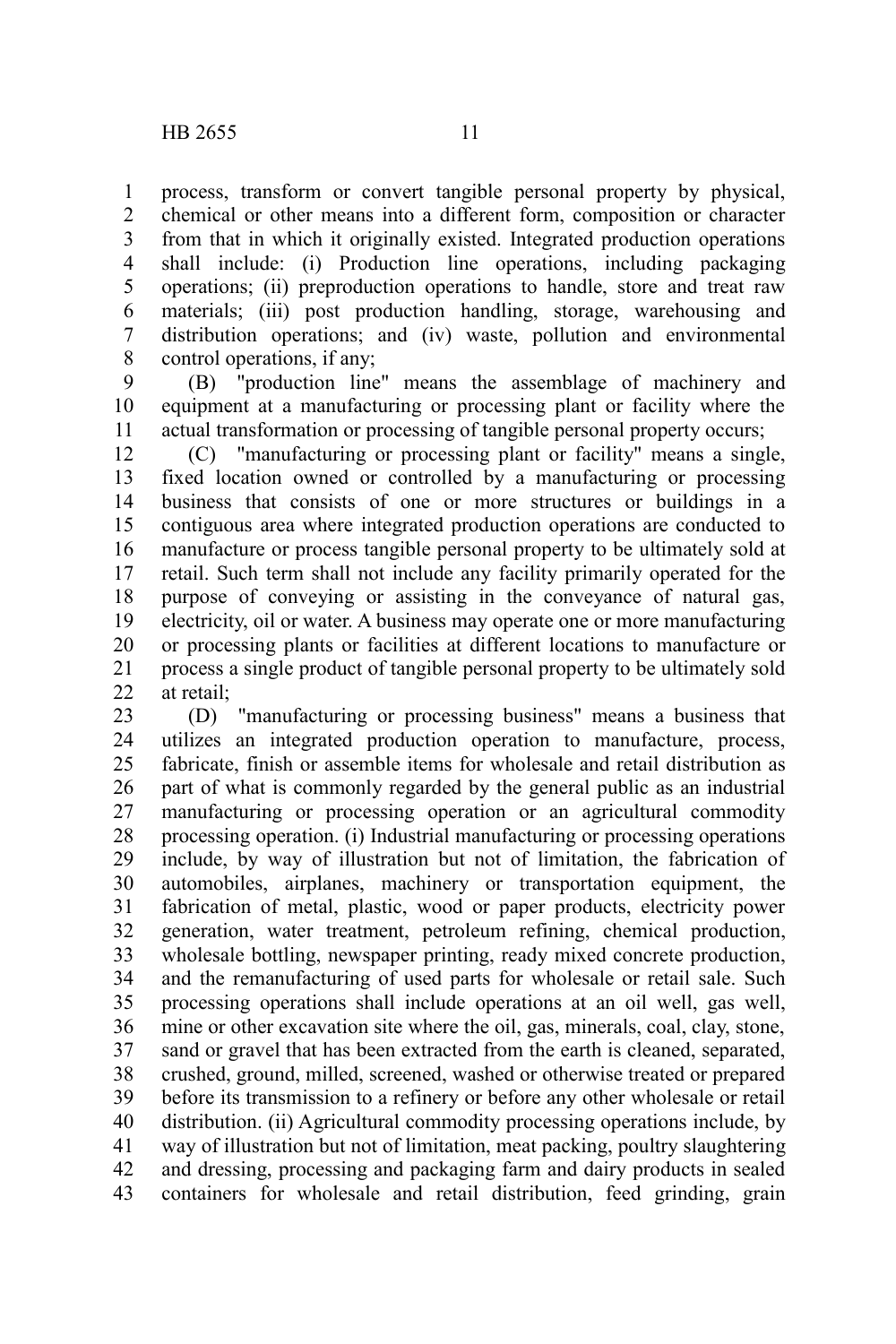milling, frozen food processing, and grain handling, cleaning, blending, fumigation, drying and aeration operations engaged in by grain elevators or other grain storage facilities. (iii) Manufacturing or processing businesses do not include, by way of illustration but not of limitation, nonindustrial businesses whose operations are primarily retail and that produce or process tangible personal property as an incidental part of conducting the retail business, such as retailers who bake, cook or prepare food products in the regular course of their retail trade, grocery stores, meat lockers and meat markets that butcher or dress livestock or poultry in the regular course of their retail trade, contractors who alter, service, repair or improve real property, and retail businesses that clean, service or refurbish and repair tangible personal property for its owner; 1 2 3 4 5 6 7 8 9 10 11 12

(E) "repair and replacement parts and accessories" means all parts and accessories for exempt machinery and equipment, including, but not limited to, dies, jigs, molds, patterns and safety devices that are attached to exempt machinery or that are otherwise used in production, and parts and accessories that require periodic replacement such as belts, drill bits, grinding wheels, grinding balls, cutting bars, saws, refractory brick and other refractory items for exempt kiln equipment used in production operations; 13 14 15 16 17 18 19 20

21

(F) "primary" or "primarily" mean more than 50% of the time.

(3) For purposes of this subsection, machinery and equipment shall be deemed to be used as an integral or essential part of an integrated production operation when used: 22 23 24

(A) To receive, transport, convey, handle, treat or store raw materials in preparation of its placement on the production line; 25 26

(B) to transport, convey, handle or store the property undergoing manufacturing or processing at any point from the beginning of the production line through any warehousing or distribution operation of the final product that occurs at the plant or facility; 27 28 29 30

(C) to act upon, effect, promote or otherwise facilitate a physical change to the property undergoing manufacturing or processing; 31 32

(D) to guide, control or direct the movement of property undergoing manufacturing or processing; 33 34

(E) to test or measure raw materials, the property undergoing manufacturing or processing or the finished product, as a necessary part of the manufacturer's integrated production operations; 35 36 37

(F) to plan, manage, control or record the receipt and flow of inventories of raw materials, consumables and component parts, the flow of the property undergoing manufacturing or processing and the management of inventories of the finished product; 38 39 40 41

(G) to produce energy for, lubricate, control the operating of or otherwise enable the functioning of other production machinery and 42 43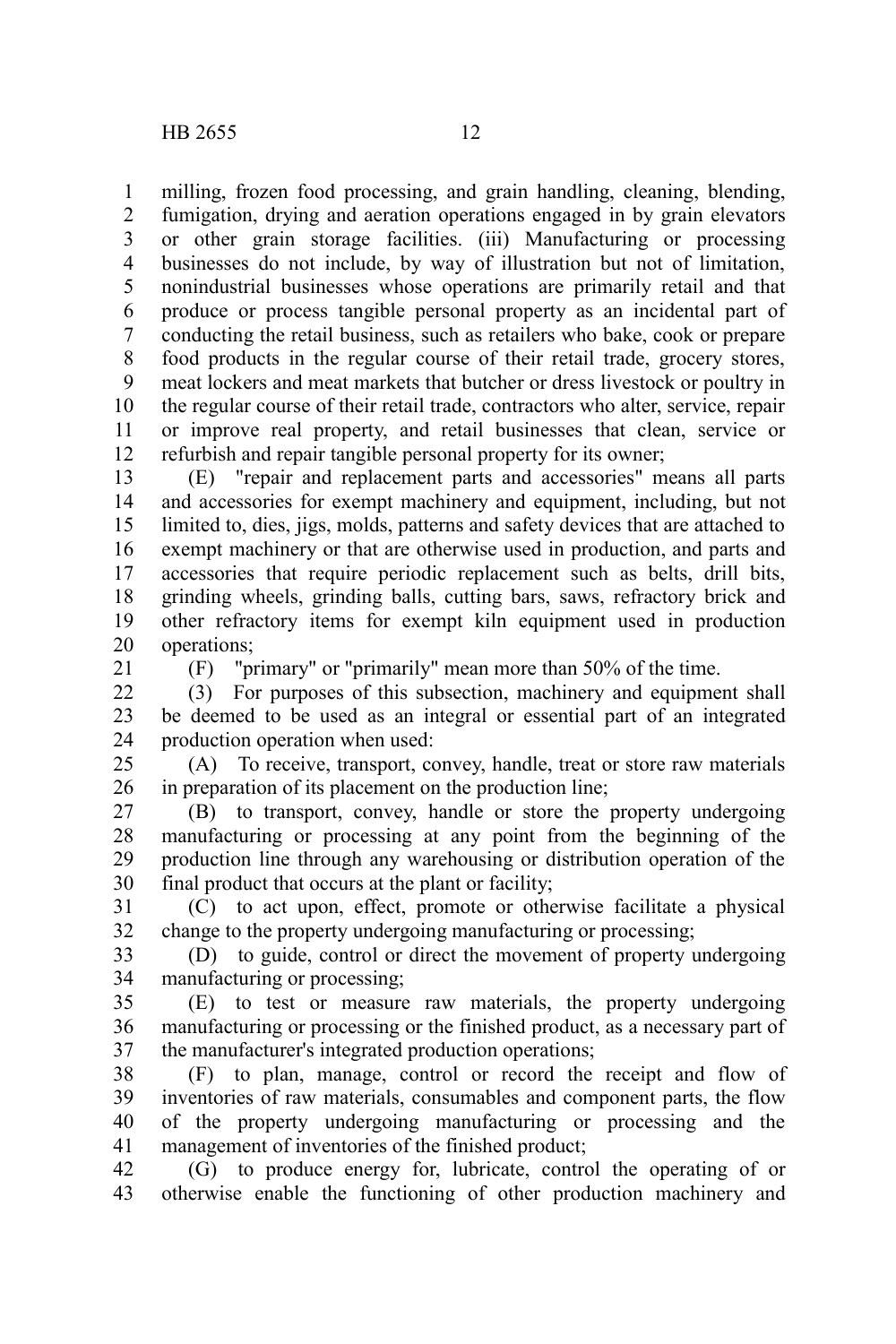equipment and the continuation of production operations; 1

(H) to package the property being manufactured or processed in a container or wrapping in which such property is normally sold or transported; 2 3 4

(I) to transmit or transport electricity, coke, gas, water, steam or similar substances used in production operations from the point of generation, if produced by the manufacturer or processor at the plant site, to that manufacturer's production operation; or, if purchased or delivered from off-site, from the point where the substance enters the site of the plant or facility to that manufacturer's production operations; 5 6 7 8 9 10

(J) to cool, heat, filter, refine or otherwise treat water, steam, acid, oil, solvents or other substances that are used in production operations; 11 12

(K) to provide and control an environment required to maintain certain levels of air quality, humidity or temperature in special and limited areas of the plant or facility, where such regulation of temperature or humidity is part of and essential to the production process; 13 14 15 16

(L) to treat, transport or store waste or other byproducts of production operations at the plant or facility; or 17 18

(M) to control pollution at the plant or facility where the pollution is produced by the manufacturing or processing operation. 19 20

(4) The following machinery, equipment and materials shall be deemed to be exempt even though it may not otherwise qualify as machinery and equipment used as an integral or essential part of an integrated production operation: (A) Computers and related peripheral equipment that are utilized by a manufacturing or processing business for engineering of the finished product or for research and development or product design; (B) machinery and equipment that is utilized by a manufacturing or processing business to manufacture or rebuild tangible personal property that is used in manufacturing or processing operations, including tools, dies, molds, forms and other parts of qualifying machinery and equipment; (C) portable plants for aggregate concrete, bulk cement and asphalt including cement mixing drums to be attached to a motor vehicle; (D) industrial fixtures, devices, support facilities and special foundations necessary for manufacturing and production operations, and materials and other tangible personal property sold for the purpose of fabricating such fixtures, devices, facilities and foundations. An exemption certificate for such purchases shall be signed by the manufacturer or processor. If the fabricator purchases such material, the fabricator shall also sign the exemption certificate; (E) a manufacturing or processing business' laboratory equipment that is not located at the plant or facility, but that would otherwise qualify for exemption under subsection  $(3)(E)$ ; (F) all machinery and equipment used in surface mining activities as described in K.S.A. 49-601 et seq., and amendments thereto, beginning 21 22 23 24 25 26 27 28 29 30 31 32 33 34 35 36 37 38 39 40 41 42 43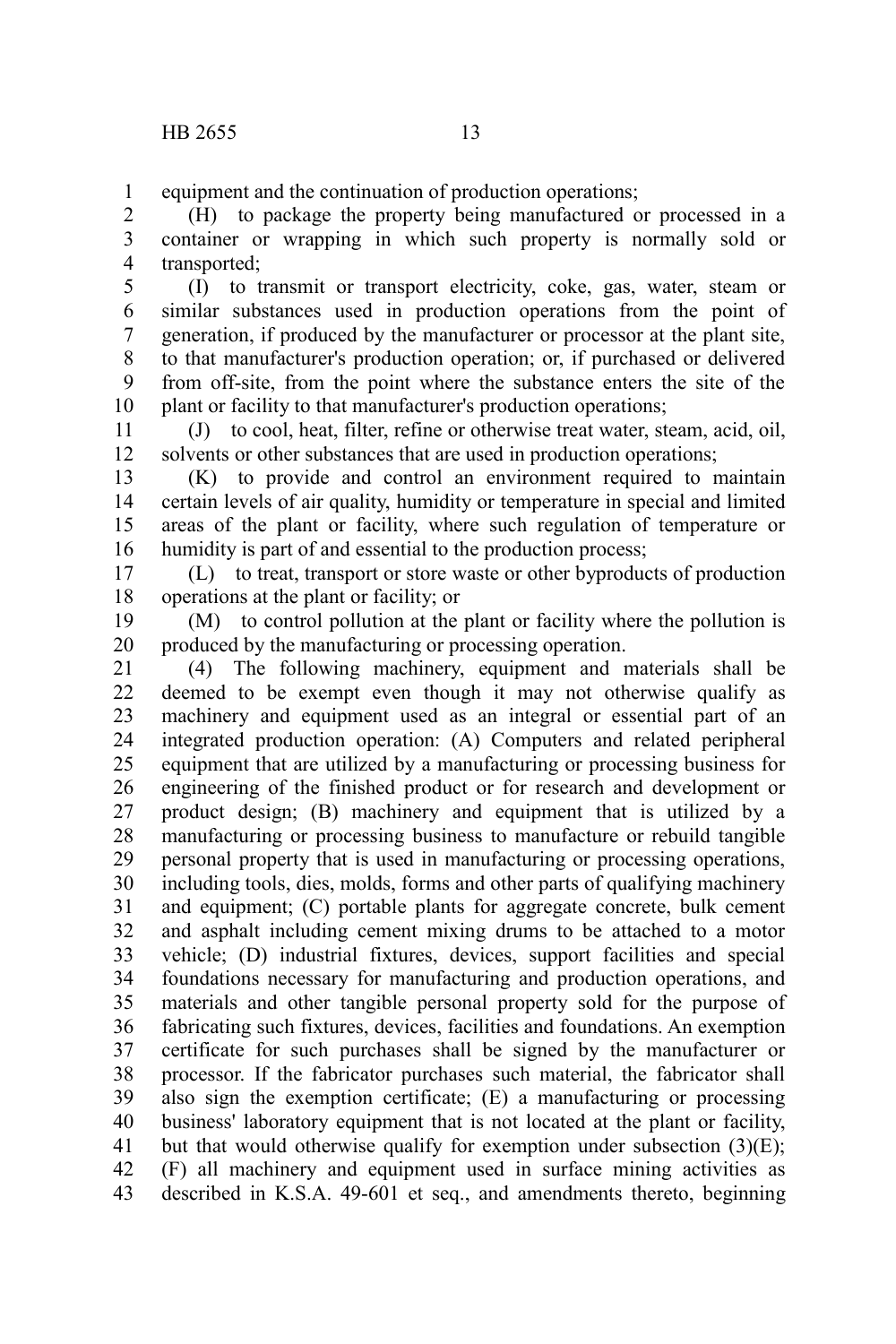from the time a reclamation plan is filed to the acceptance of the completed final site reclamation. 1 2

(5) "Machinery and equipment used as an integral or essential part of an integrated production operation" shall not include: 3 4

(A) Machinery and equipment used for nonproduction purposes, including, but not limited to, machinery and equipment used for plant security, fire prevention, first aid, accounting, administration, record keeping, advertising, marketing, sales or other related activities, plant cleaning, plant communications and employee work scheduling; 5 6 7 8 9

(B) machinery, equipment and tools used primarily in maintaining and repairing any type of machinery and equipment or the building and plant; 10 11 12

(C) transportation, transmission and distribution equipment not primarily used in a production, warehousing or material handling operation at the plant or facility, including the means of conveyance of natural gas, electricity, oil or water, and equipment related thereto, located outside the plant or facility; 13 14 15 16 17

(D) office machines and equipment including computers and related peripheral equipment not used directly and primarily to control or measure the manufacturing process; 18 19 20

21

(E) furniture and other furnishings;

(F) buildings, other than exempt machinery and equipment that is permanently affixed to or becomes a physical part of the building, and any other part of real estate that is not otherwise exempt;  $22$ 23 24

(G) building fixtures that are not integral to the manufacturing operation, such as utility systems for heating, ventilation, air conditioning, communications, plumbing or electrical; 25 26 27

(H) machinery and equipment used for general plant heating, cooling and lighting; 28 29

(I) motor vehicles that are registered for operation on public highways; or 30 31

(J) employee apparel, except safety and protective apparel that is purchased by an employer and furnished gratuitously to employees who are involved in production or research activities. 32 33 34

(6) Subsections (3) and (5) shall not be construed as exclusive listings of the machinery and equipment that qualify or do not qualify as an integral or essential part of an integrated production operation. When machinery or equipment is used as an integral or essential part of production operations part of the time and for nonproduction purposes at other times, the primary use of the machinery or equipment shall determine whether or not such machinery or equipment qualifies for exemption. 35 36 37 38 39 40 41 42

43

(7) The secretary of revenue shall adopt rules and regulations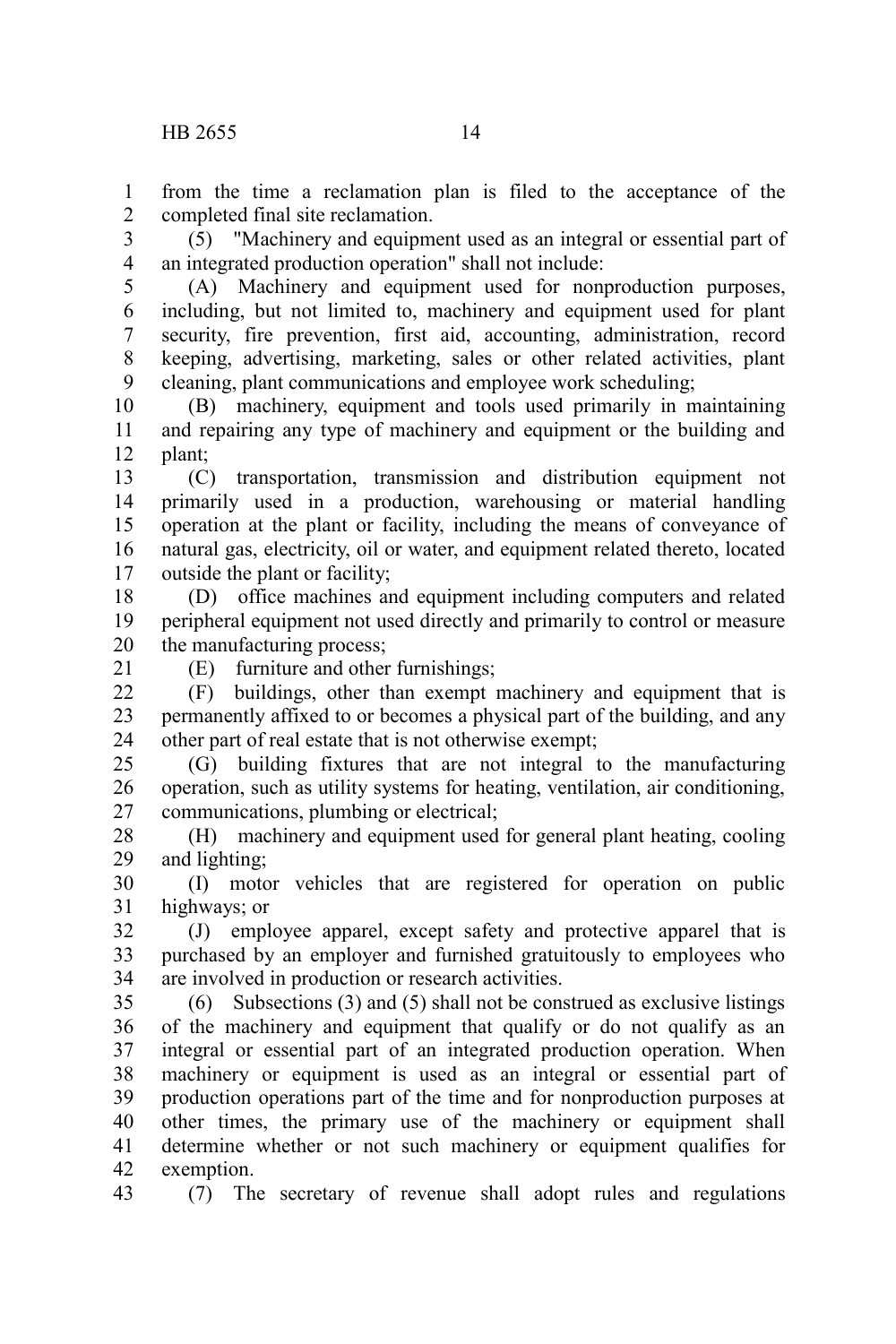necessary to administer the provisions of this subsection; 1

(ll) all sales of educational materials purchased for distribution to the public at no charge by a nonprofit corporation organized for the purpose of encouraging, fostering and conducting programs for the improvement of public health, except that for taxable years commencing after December 31, 2013, this subsection shall not apply to any sales of such materials purchased by a nonprofit corporation which performs any abortion, as defined in K.S.A. 65-6701, and amendments thereto; 2 3 4 5 6 7 8

(mm) all sales of seeds and tree seedlings; fertilizers, insecticides, herbicides, germicides, pesticides and fungicides; and services, purchased and used for the purpose of producing plants in order to prevent soil erosion on land devoted to agricultural use; 9 10 11 12

(nn) except as otherwise provided in this act, all sales of services rendered by an advertising agency or licensed broadcast station or any member, agent or employee thereof; 13 14 15

(oo) all sales of tangible personal property purchased by a community action group or agency for the exclusive purpose of repairing or weatherizing housing occupied by low-income individuals; 16 17 18

(pp) all sales of drill bits and explosives actually utilized in the exploration and production of oil or gas; 19 20

(qq) all sales of tangible personal property and services purchased by a nonprofit museum or historical society or any combination thereof, including a nonprofit organization that is organized for the purpose of stimulating public interest in the exploration of space by providing educational information, exhibits and experiences, that is exempt from federal income taxation pursuant to section  $501(c)(3)$  of the federal internal revenue code of 1986; 21 22 23 24 25 26 27

(rr) all sales of tangible personal property that will admit the purchaser thereof to any annual event sponsored by a nonprofit organization that is exempt from federal income taxation pursuant to section 501(c)(3) of the federal internal revenue code of 1986, except that for taxable years commencing after December 31, 2013, this subsection shall not apply to any sales of such tangible personal property purchased by a nonprofit organization which performs any abortion, as defined in K.S.A. 65-6701, and amendments thereto; 28 29 30 31 32 33 34 35

(ss) all sales of tangible personal property and services purchased by a public broadcasting station licensed by the federal communications commission as a noncommercial educational television or radio station; 36 37 38

(tt) all sales of tangible personal property and services purchased by or on behalf of a not-for-profit corporation that is exempt from federal income taxation pursuant to section  $501(c)(3)$  of the federal internal revenue code of 1986, for the sole purpose of constructing a Kansas Korean War memorial; 39 40 41 42 43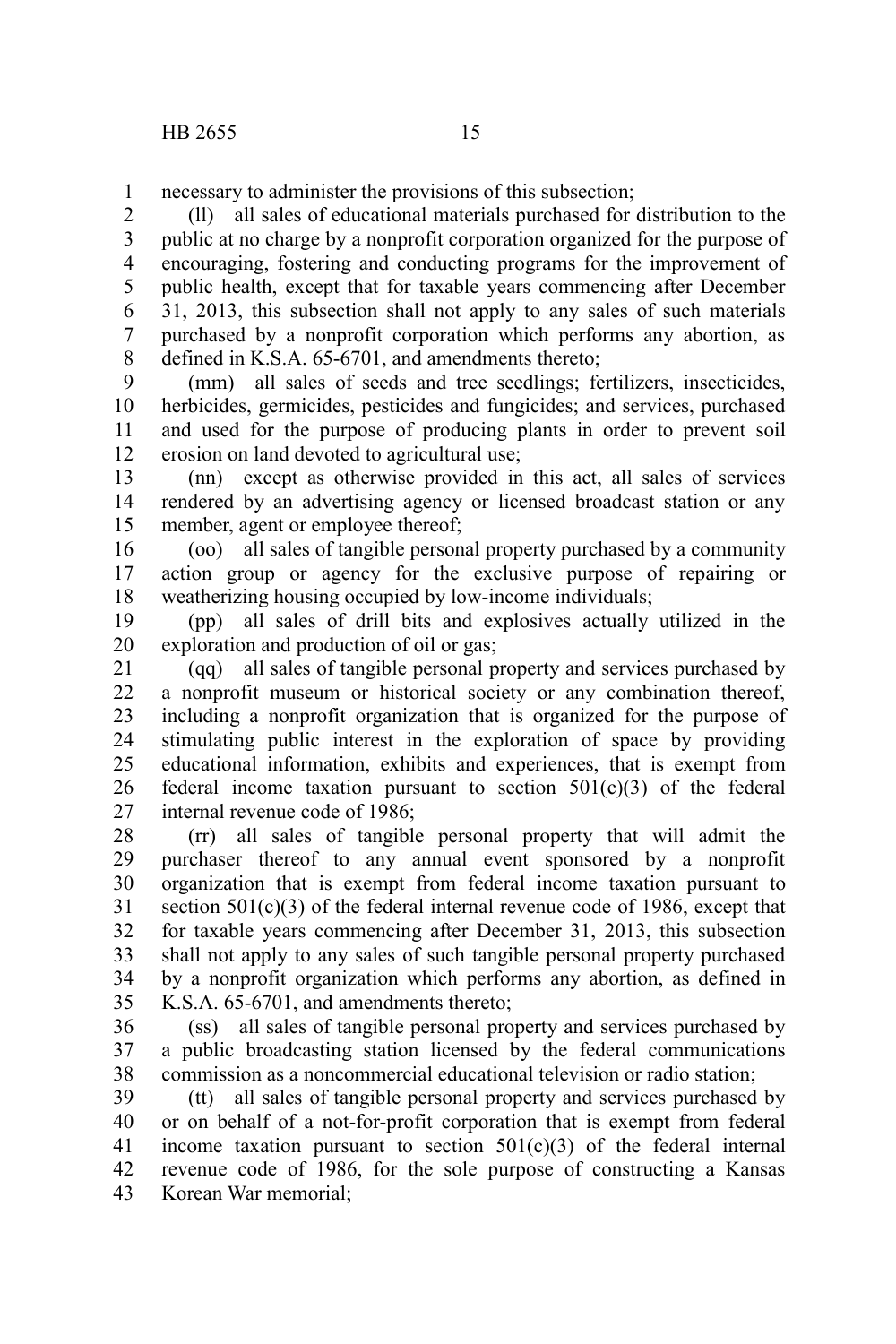(uu) all sales of tangible personal property and services purchased by or on behalf of any rural volunteer fire-fighting organization for use exclusively in the performance of its duties and functions; 1 2 3

(vv) all sales of tangible personal property purchased by any of the following organizations that are exempt from federal income taxation pursuant to section  $501(c)(3)$  of the federal internal revenue code of 1986, for the following purposes, and all sales of any such property by or on behalf of any such organization for any such purpose: 4 5 6 7 8

(1) The American heart association, Kansas affiliate, inc. for the purposes of providing education, training, certification in emergency cardiac care, research and other related services to reduce disability and death from cardiovascular diseases and stroke; 9 10 11 12

(2) the Kansas alliance for the mentally ill, inc. for the purpose of advocacy for persons with mental illness and to education, research and support for their families; 13 14 15

(3) the Kansas mental illness awareness council for the purposes of advocacy for persons who are mentally ill and for education, research and support for them and their families: 16 17 18

(4) the American diabetes association Kansas affiliate, inc. for the purpose of eliminating diabetes through medical research, public education focusing on disease prevention and education, patient education including information on coping with diabetes, and professional education and training; 19 20 21 22 23

(5) the American lung association of Kansas, inc. for the purpose of eliminating all lung diseases through medical research, public education including information on coping with lung diseases, professional education and training related to lung disease and other related services to reduce the incidence of disability and death due to lung disease; 24 25 26 27 28

(6) the Kansas chapters of the Alzheimer's disease and related disorders association, inc. for the purpose of providing assistance and support to persons in Kansas with Alzheimer's disease, and their families and caregivers; 29 30 31 32

(7) the Kansas chapters of the Parkinson's disease association for the purpose of eliminating Parkinson's disease through medical research and public and professional education related to such disease; 33 34 35

(8) the national kidney foundation of Kansas and western Missouri for the purpose of eliminating kidney disease through medical research and public and private education related to such disease; 36 37 38

(9) the heartstrings community foundation for the purpose of providing training, employment and activities for adults with developmental disabilities; 39 40 41

(10) the cystic fibrosis foundation, heart of America chapter, for the purposes of assuring the development of the means to cure and control 42 43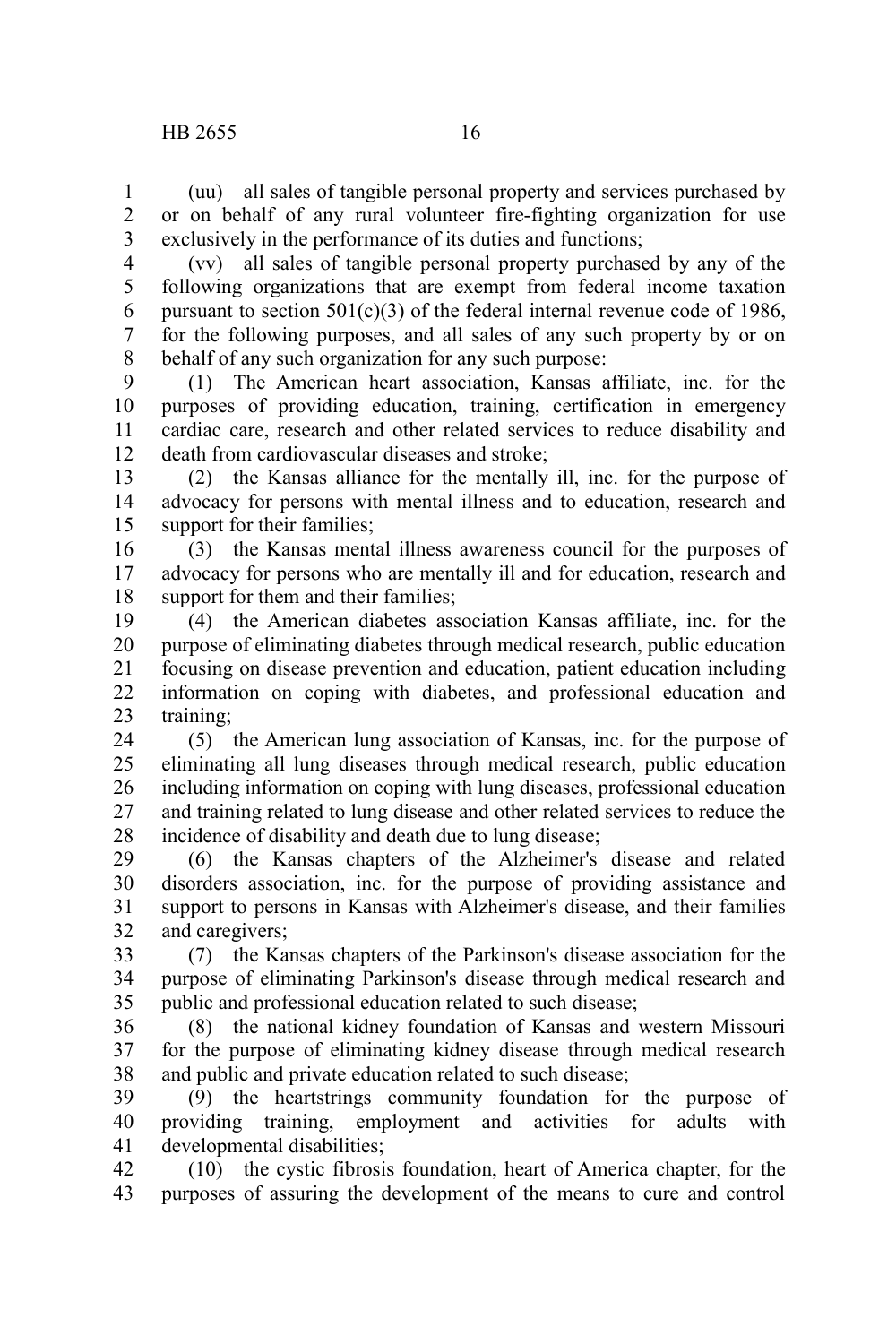cystic fibrosis and improving the quality of life for those with the disease; 1

(11) the spina bifida association of Kansas for the purpose of providing financial, educational and practical aid to families and individuals with spina bifida. Such aid includes, but is not limited to, funding for medical devices, counseling and medical educational opportunities; 2 3 4 5 6

(12) the CHWC, Inc., for the purpose of rebuilding urban core neighborhoods through the construction of new homes, acquiring and renovating existing homes and other related activities, and promoting economic development in such neighborhoods; 7 8 9 10

(13) the cross-lines cooperative council for the purpose of providing social services to low income individuals and families; 11 12

(14) the dreams work, inc., for the purpose of providing young adult day services to individuals with developmental disabilities and assisting families in avoiding institutional or nursing home care for a developmentally disabled member of their family; 13 14 15 16

(15) the KSDS, Inc., for the purpose of promoting the independence and inclusion of people with disabilities as fully participating and contributing members of their communities and society through the training and providing of guide and service dogs to people with disabilities, and providing disability education and awareness to the general public; 17 18 19 20 21 22

(16) the lyme association of greater Kansas City, Inc., for the purpose of providing support to persons with lyme disease and public education relating to the prevention, treatment and cure of lyme disease; 23 24 25

(17) the dream factory, inc., for the purpose of granting the dreams of children with critical and chronic illnesses; 26 27

(18) the Ottawa Suzuki strings, inc., for the purpose of providing students and families with education and resources necessary to enable each child to develop fine character and musical ability to the fullest potential; 28 29 30 31

(19) the international association of lions clubs for the purpose of creating and fostering a spirit of understanding among all people for humanitarian needs by providing voluntary services through community involvement and international cooperation; 32 33 34 35

(20) the Johnson county young matrons, inc., for the purpose of promoting a positive future for members of the community through volunteerism, financial support and education through the efforts of an all volunteer organization; 36 37 38 39

(21) the American cancer society, inc., for the purpose of eliminating cancer as a major health problem by preventing cancer, saving lives and diminishing suffering from cancer, through research, education, advocacy and service; 40 41 42 43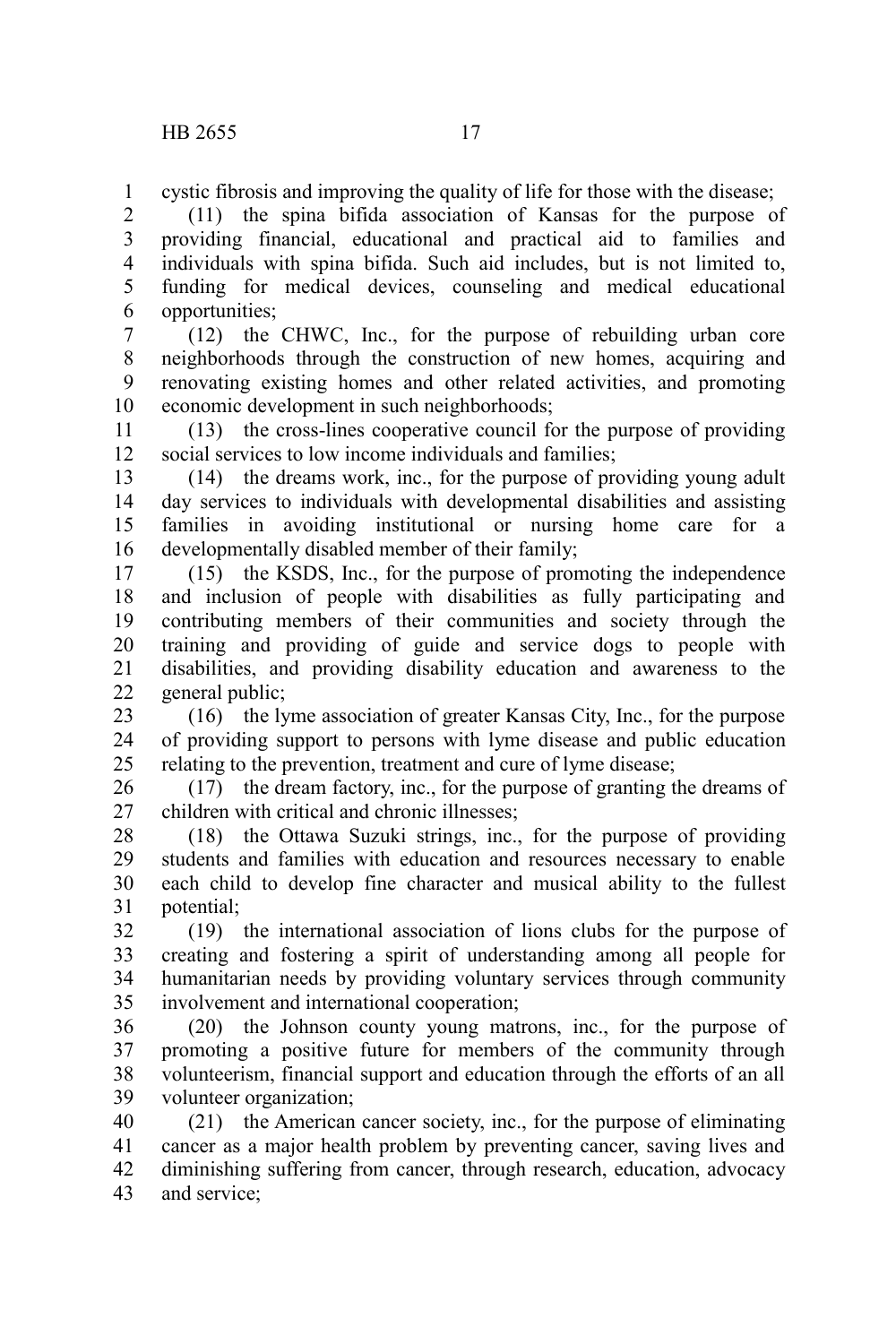(22) the community services of Shawnee, inc., for the purpose of providing food and clothing to those in need; 1 2

- (23) the angel babies association, for the purpose of providing assistance, support and items of necessity to teenage mothers and their babies; and 3 4 5
- (24) the Kansas fairgrounds foundation for the purpose of the preservation, renovation and beautification of the Kansas state fairgrounds; 6 7

(ww) all sales of tangible personal property purchased by the habitat for humanity for the exclusive use of being incorporated within a housing project constructed by such organization; 8 9 10

(xx) all sales of tangible personal property and services purchased by a nonprofit zoo that is exempt from federal income taxation pursuant to section 501(c)(3) of the federal internal revenue code of 1986, or on behalf of such zoo by an entity itself exempt from federal income taxation pursuant to section  $501(c)(3)$  of the federal internal revenue code of 1986 contracted with to operate such zoo and all sales of tangible personal property or services purchased by a contractor for the purpose of constructing, equipping, reconstructing, maintaining, repairing, enlarging, furnishing or remodeling facilities for any nonprofit zoo that would be exempt from taxation under the provisions of this section if purchased directly by such nonprofit zoo or the entity operating such zoo. Nothing in this subsection shall be deemed to exempt the purchase of any construction machinery, equipment or tools used in the constructing, equipping, reconstructing, maintaining, repairing, enlarging, furnishing or remodeling facilities for any nonprofit zoo. When any nonprofit zoo shall contract for the purpose of constructing, equipping, reconstructing, maintaining, repairing, enlarging, furnishing or remodeling facilities, it shall obtain from the state and furnish to the contractor an exemption certificate for the project involved, and the contractor may purchase materials for incorporation in such project. The contractor shall furnish the number of such certificate to all suppliers from whom such purchases are made, and such suppliers shall execute invoices covering the same bearing the number of such certificate. Upon completion of the project the contractor shall furnish to the nonprofit zoo concerned a sworn statement, on a form to be provided by the director of taxation, that all purchases so made were entitled to exemption under this subsection. All invoices shall be held by the contractor for a period of five years and shall be subject to audit by the director of taxation. If any materials purchased under such a certificate are found not to have been incorporated in the building or other project or not to have been returned for credit or the sales or compensating tax otherwise imposed upon such materials that will not be so incorporated in the building or other project reported and paid by such contractor to the director of taxation not later than the  $20<sup>th</sup>$  day of the month following the 11 12 13 14 15 16 17 18 19 20 21 22 23 24 25 26 27 28 29 30 31 32 33 34 35 36 37 38 39 40 41 42 43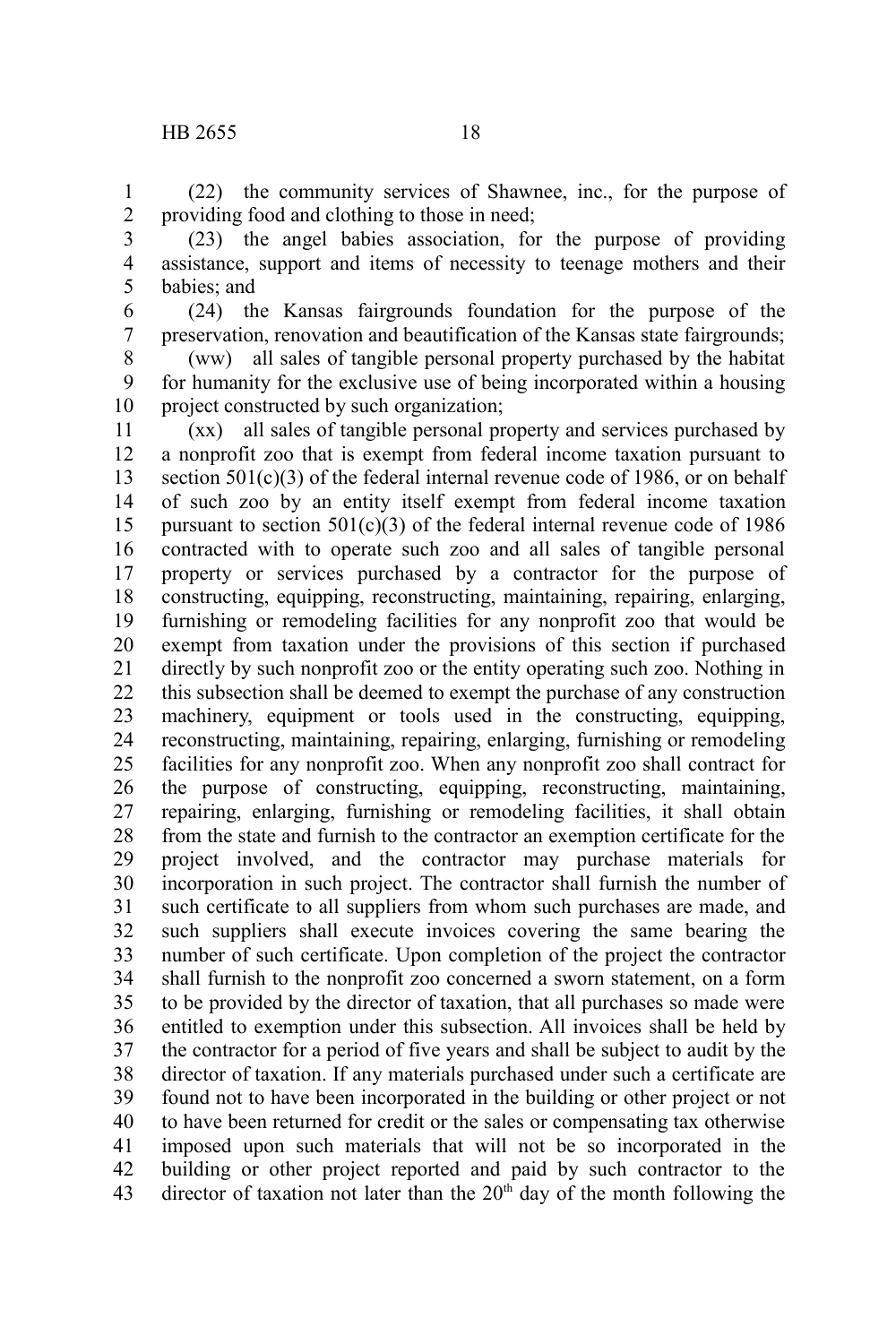close of the month in which it shall be determined that such materials will not be used for the purpose for which such certificate was issued, the nonprofit zoo concerned shall be liable for tax on all materials purchased for the project, and upon payment thereof it may recover the same from the contractor together with reasonable attorney fees. Any contractor or any agent, employee or subcontractor thereof, who shall use or otherwise dispose of any materials purchased under such a certificate for any purpose other than that for which such a certificate is issued without the payment of the sales or compensating tax otherwise imposed upon such materials, shall be guilty of a misdemeanor and, upon conviction therefor, shall be subject to the penalties provided for in K.S.A. 79-3615(h), and amendments thereto; 1 2 3 4 5 6 7 8 9 10 11 12

(yy) all sales of tangible personal property and services purchased by a parent-teacher association or organization, and all sales of tangible personal property by or on behalf of such association or organization; 13 14 15

(zz) all sales of machinery and equipment purchased by over-the-air, free access radio or television station that is used directly and primarily for the purpose of producing a broadcast signal or is such that the failure of the machinery or equipment to operate would cause broadcasting to cease. For purposes of this subsection, machinery and equipment shall include, but not be limited to, that required by rules and regulations of the federal communications commission, and all sales of electricity which are essential or necessary for the purpose of producing a broadcast signal or is such that the failure of the electricity would cause broadcasting to cease; 16 17 18 19 20 21 22 23 24

(aaa) all sales of tangible personal property and services purchased by a religious organization that is exempt from federal income taxation pursuant to section  $501(c)(3)$  of the federal internal revenue code, and used exclusively for religious purposes, and all sales of tangible personal property or services purchased by a contractor for the purpose of constructing, equipping, reconstructing, maintaining, repairing, enlarging, furnishing or remodeling facilities for any such organization that would be exempt from taxation under the provisions of this section if purchased directly by such organization. Nothing in this subsection shall be deemed to exempt the purchase of any construction machinery, equipment or tools used in the constructing, equipping, reconstructing, maintaining, repairing, enlarging, furnishing or remodeling facilities for any such organization. When any such organization shall contract for the purpose of constructing, equipping, reconstructing, maintaining, repairing, enlarging, furnishing or remodeling facilities, it shall obtain from the state and furnish to the contractor an exemption certificate for the project involved, and the contractor may purchase materials for incorporation in such project. The contractor shall furnish the number of such certificate to all suppliers from whom such purchases are made, and such suppliers shall execute invoices 25 26 27 28 29 30 31 32 33 34 35 36 37 38 39 40 41 42 43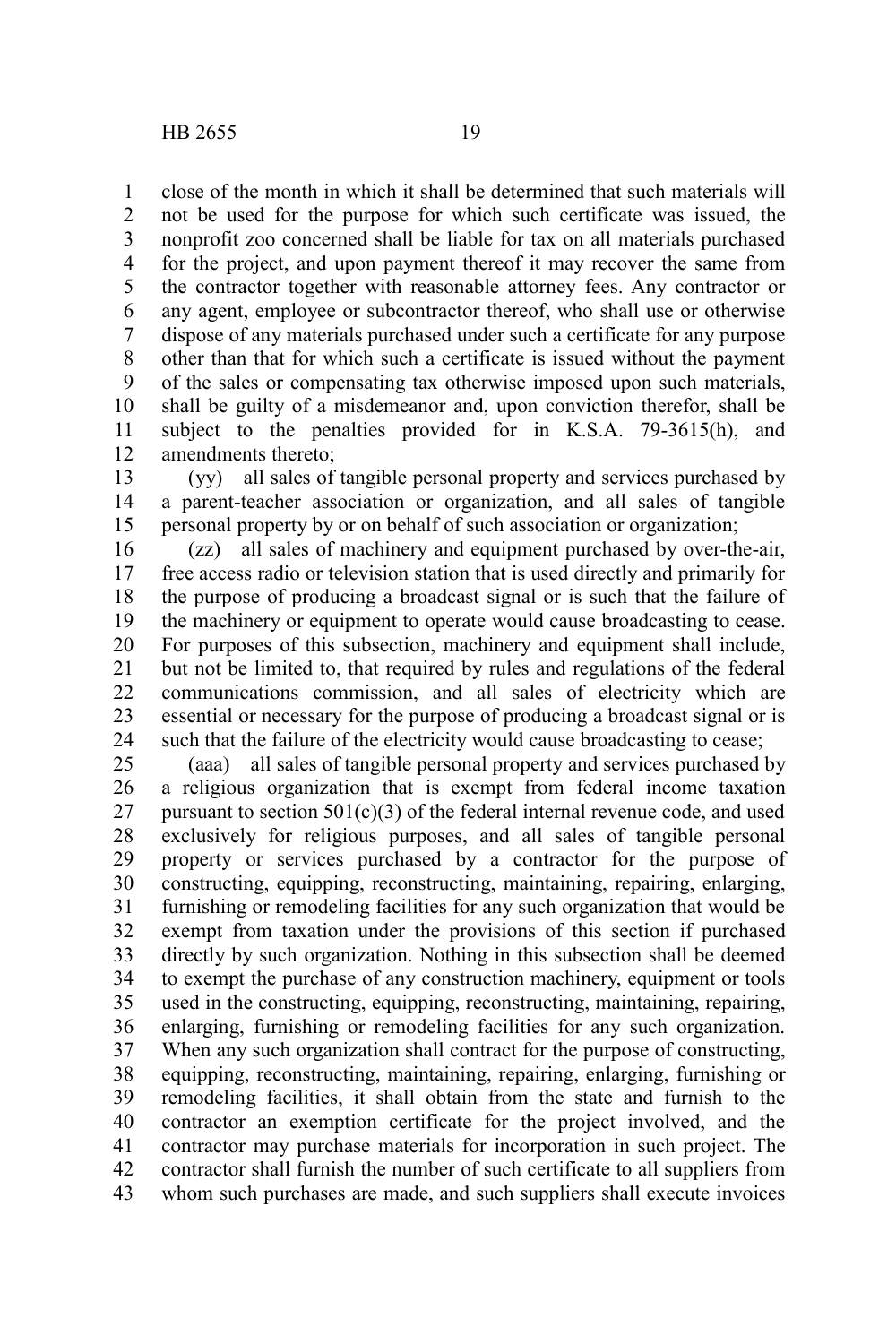covering the same bearing the number of such certificate. Upon completion of the project the contractor shall furnish to such organization concerned a sworn statement, on a form to be provided by the director of taxation, that all purchases so made were entitled to exemption under this subsection. All invoices shall be held by the contractor for a period of five years and shall be subject to audit by the director of taxation. If any materials purchased under such a certificate are found not to have been incorporated in the building or other project or not to have been returned for credit or the sales or compensating tax otherwise imposed upon such materials that will not be so incorporated in the building or other project reported and paid by such contractor to the director of taxation not later than the  $20<sup>th</sup>$  day of the month following the close of the month in which it shall be determined that such materials will not be used for the purpose for which such certificate was issued, such organization concerned shall be liable for tax on all materials purchased for the project, and upon payment thereof it may recover the same from the contractor together with reasonable attorney fees. Any contractor or any agent, employee or subcontractor thereof, who shall use or otherwise dispose of any materials purchased under such a certificate for any purpose other than that for which such a certificate is issued without the payment of the sales or compensating tax otherwise imposed upon such materials, shall be guilty of a misdemeanor and, upon conviction therefor, shall be subject to the penalties provided for in K.S.A. 79-3615(h), and amendments thereto. Sales tax paid on and after July 1, 1998, but prior to the effective date of this act upon the gross receipts received from any sale exempted by the amendatory provisions of this subsection shall be refunded. Each claim for a sales tax refund shall be verified and submitted to the director of taxation upon forms furnished by the director and shall be accompanied by any additional documentation required by the director. The director shall review each claim and shall refund that amount of sales tax paid as determined under the provisions of this subsection. All refunds shall be paid from the sales tax refund fund upon warrants of the director of accounts and reports pursuant to vouchers approved by the director or the director's designee; 1 2 3 4 5 6 7 8 9 10 11 12 13 14 15 16 17 18 19 20 21 22 23 24 25 26 27 28 29 30 31 32 33 34

(bbb) all sales of food for human consumption by an organization that is exempt from federal income taxation pursuant to section  $501(c)(3)$  of the federal internal revenue code of 1986, pursuant to a food distribution program that offers such food at a price below cost in exchange for the performance of community service by the purchaser thereof; 35 36 37 38 39

(ccc) on and after July 1, 1999, all sales of tangible personal property and services purchased by a primary care clinic or health center the primary purpose of which is to provide services to medically underserved individuals and families, and that is exempt from federal income taxation 40 41 42 43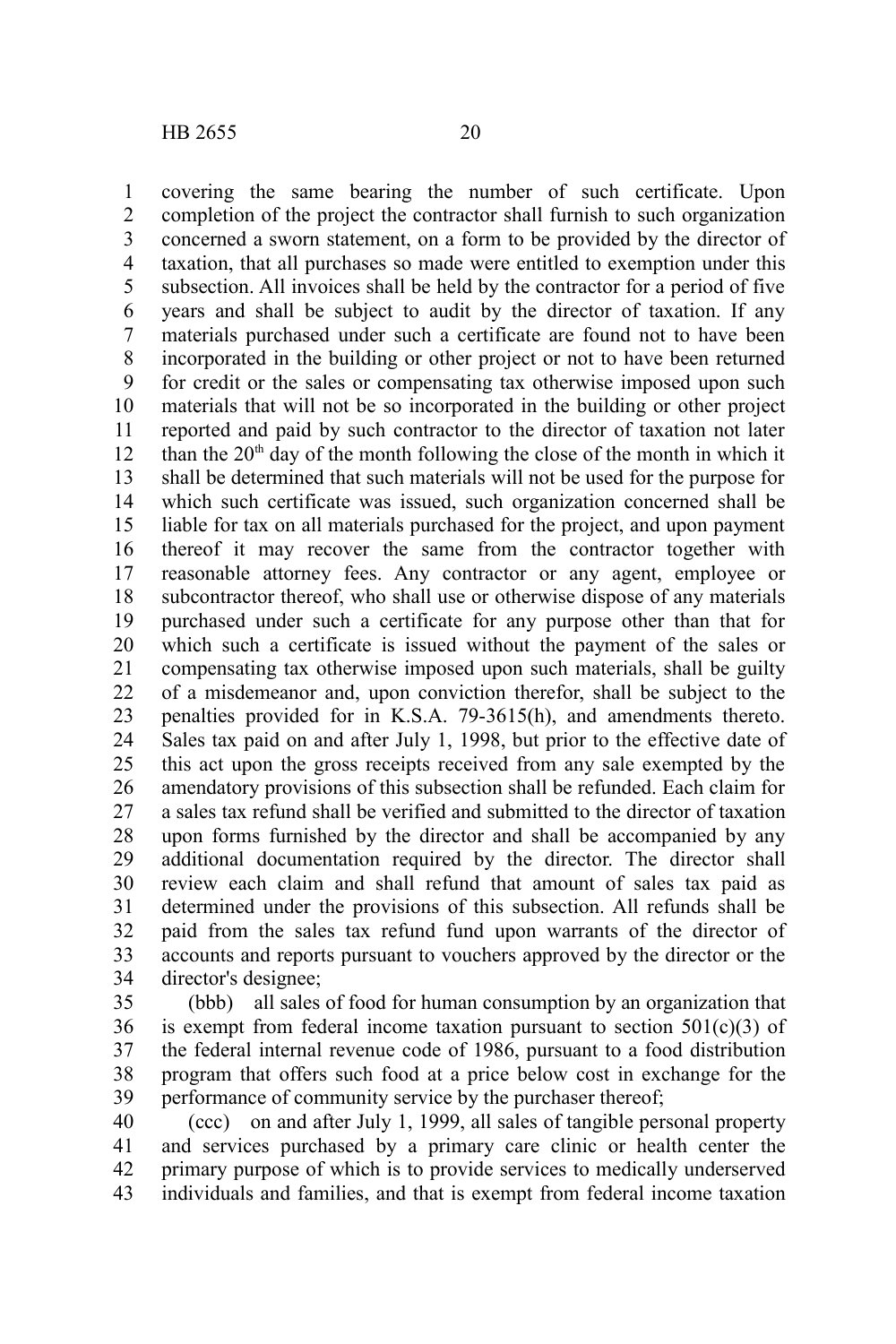pursuant to section  $501(c)(3)$  of the federal internal revenue code, and all sales of tangible personal property or services purchased by a contractor for the purpose of constructing, equipping, reconstructing, maintaining, repairing, enlarging, furnishing or remodeling facilities for any such clinic or center that would be exempt from taxation under the provisions of this section if purchased directly by such clinic or center, except that for taxable years commencing after December 31, 2013, this subsection shall not apply to any sales of such tangible personal property and services purchased by a primary care clinic or health center which performs any abortion, as defined in K.S.A. 65-6701, and amendments thereto. Nothing in this subsection shall be deemed to exempt the purchase of any construction machinery, equipment or tools used in the constructing, equipping, reconstructing, maintaining, repairing, enlarging, furnishing or remodeling facilities for any such clinic or center. When any such clinic or center shall contract for the purpose of constructing, equipping, reconstructing, maintaining, repairing, enlarging, furnishing or remodeling facilities, it shall obtain from the state and furnish to the contractor an exemption certificate for the project involved, and the contractor may purchase materials for incorporation in such project. The contractor shall furnish the number of such certificate to all suppliers from whom such purchases are made, and such suppliers shall execute invoices covering the same bearing the number of such certificate. Upon completion of the project the contractor shall furnish to such clinic or center concerned a sworn statement, on a form to be provided by the director of taxation, that all purchases so made were entitled to exemption under this subsection. All invoices shall be held by the contractor for a period of five years and shall be subject to audit by the director of taxation. If any materials purchased under such a certificate are found not to have been incorporated in the building or other project or not to have been returned for credit or the sales or compensating tax otherwise imposed upon such materials that will not be so incorporated in the building or other project reported and paid by such contractor to the director of taxation not later than the  $20<sup>th</sup>$ day of the month following the close of the month in which it shall be determined that such materials will not be used for the purpose for which such certificate was issued, such clinic or center concerned shall be liable for tax on all materials purchased for the project, and upon payment thereof it may recover the same from the contractor together with reasonable attorney fees. Any contractor or any agent, employee or subcontractor thereof, who shall use or otherwise dispose of any materials purchased under such a certificate for any purpose other than that for which such a certificate is issued without the payment of the sales or compensating tax otherwise imposed upon such materials, shall be guilty of a misdemeanor and, upon conviction therefor, shall be subject to the 1 2 3 4 5 6 7 8 9 10 11 12 13 14 15 16 17 18 19 20 21 22 23 24 25 26 27 28 29 30 31 32 33 34 35 36 37 38 39 40 41 42 43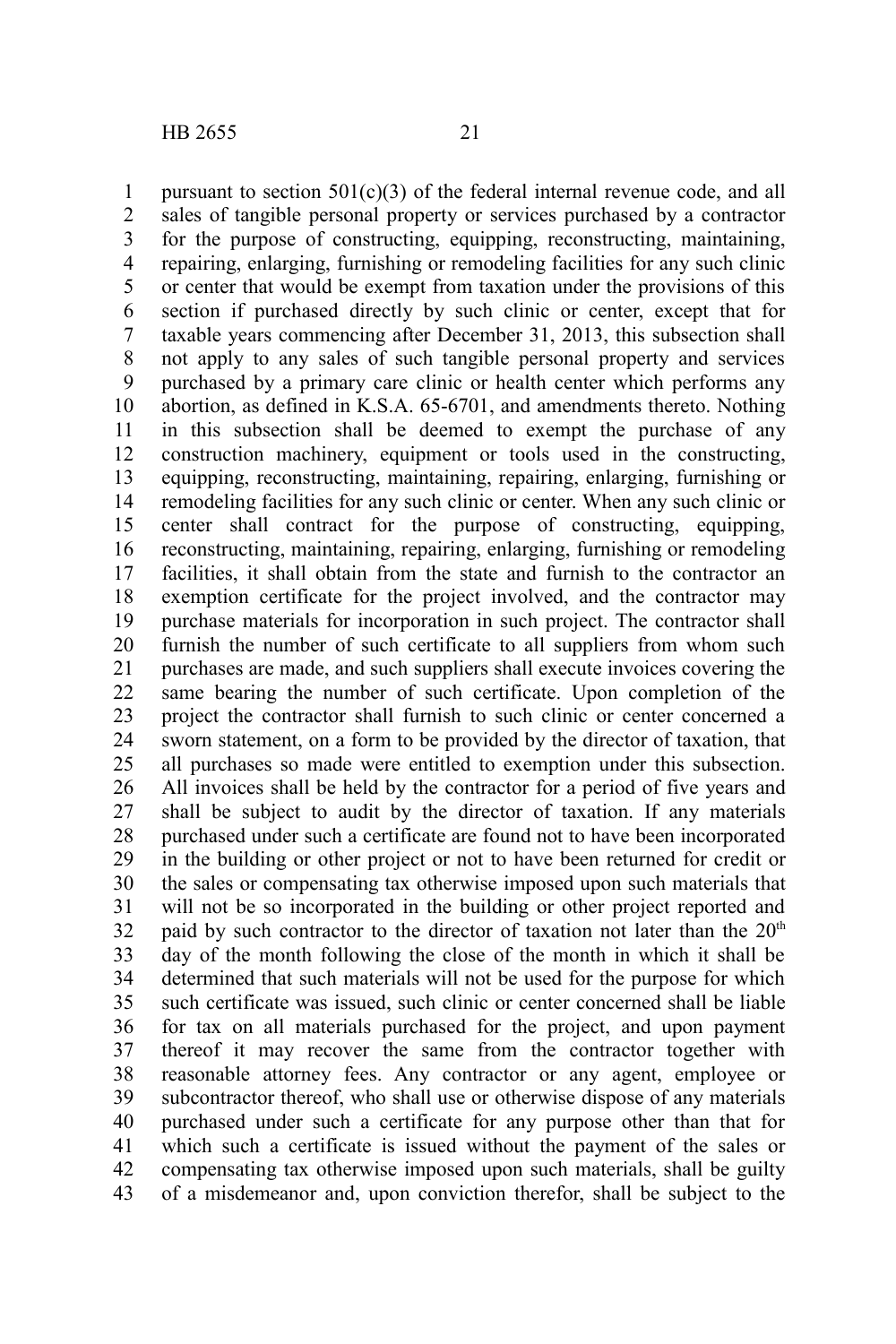penalties provided for in K.S.A. 79-3615(h), and amendments thereto; 1

(ddd) on and after January 1, 1999, and before January 1, 2000, all sales of materials and services purchased by any class II or III railroad as classified by the federal surface transportation board for the construction, renovation, repair or replacement of class II or III railroad track and facilities used directly in interstate commerce. In the event any such track or facility for which materials and services were purchased sales tax exempt is not operational for five years succeeding the allowance of such exemption, the total amount of sales tax that would have been payable except for the operation of this subsection shall be recouped in accordance with rules and regulations adopted for such purpose by the secretary of revenue; 2 3 4 5 6 7 8 9 10 11 12

(eee) on and after January 1, 1999, and before January 1, 2001, all sales of materials and services purchased for the original construction, reconstruction, repair or replacement of grain storage facilities, including railroad sidings providing access thereto; 13 14 15 16

(fff) all sales of material handling equipment, racking systems and other related machinery and equipment that is used for the handling, movement or storage of tangible personal property in a warehouse or distribution facility in this state; all sales of installation, repair and maintenance services performed on such machinery and equipment; and all sales of repair and replacement parts for such machinery and equipment. For purposes of this subsection, a warehouse or distribution facility means a single, fixed location that consists of buildings or structures in a contiguous area where storage or distribution operations are conducted that are separate and apart from the business' retail operations, if any, and that do not otherwise qualify for exemption as occurring at a manufacturing or processing plant or facility. Material handling and storage equipment shall include aeration, dust control, cleaning, handling and other such equipment that is used in a public grain warehouse or other commercial grain storage facility, whether used for grain handling, grain storage, grain refining or processing, or other grain treatment operation; 17 18 19 20 21 22 23 24 25 26 27 28 29 30 31 32

(ggg) all sales of tangible personal property and services purchased by or on behalf of the Kansas academy of science, which is exempt from federal income taxation pursuant to section  $501(c)(3)$  of the federal internal revenue code of 1986, and used solely by such academy for the preparation, publication and dissemination of education materials; 33 34 35 36 37

(hhh) all sales of tangible personal property and services purchased by or on behalf of all domestic violence shelters that are member agencies of the Kansas coalition against sexual and domestic violence; 38 39 40

(iii) all sales of personal property and services purchased by an organization that is exempt from federal income taxation pursuant to section  $501(c)(3)$  of the federal internal revenue code of 1986, and such 41 42 43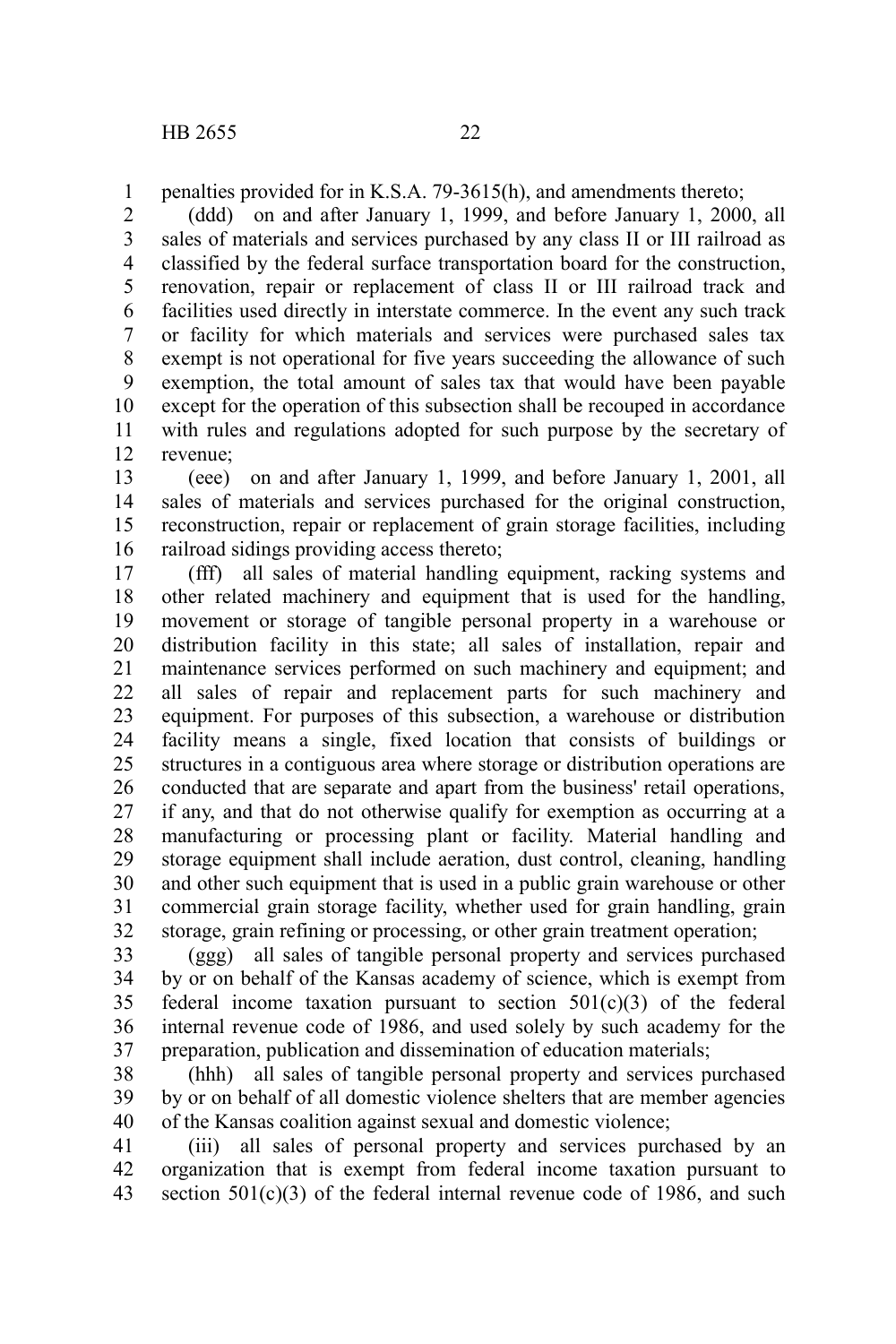personal property and services are used by any such organization in the collection, storage and distribution of food products to nonprofit organizations that distribute such food products to persons pursuant to a food distribution program on a charitable basis without fee or charge, and all sales of tangible personal property or services purchased by a contractor for the purpose of constructing, equipping, reconstructing, maintaining, repairing, enlarging, furnishing or remodeling facilities used for the collection and storage of such food products for any such organization which is exempt from federal income taxation pursuant to section  $501(c)(3)$  of the federal internal revenue code of 1986, that would be exempt from taxation under the provisions of this section if purchased directly by such organization. Nothing in this subsection shall be deemed to exempt the purchase of any construction machinery, equipment or tools used in the constructing, equipping, reconstructing, maintaining, repairing, enlarging, furnishing or remodeling facilities for any such organization. When any such organization shall contract for the purpose of constructing, equipping, reconstructing, maintaining, repairing, enlarging, furnishing or remodeling facilities, it shall obtain from the state and furnish to the contractor an exemption certificate for the project involved, and the contractor may purchase materials for incorporation in such project. The contractor shall furnish the number of such certificate to all suppliers from whom such purchases are made, and such suppliers shall execute invoices covering the same bearing the number of such certificate. Upon completion of the project the contractor shall furnish to such organization concerned a sworn statement, on a form to be provided by the director of taxation, that all purchases so made were entitled to exemption under this subsection. All invoices shall be held by the contractor for a period of five years and shall be subject to audit by the director of taxation. If any materials purchased under such a certificate are found not to have been incorporated in such facilities or not to have been returned for credit or the sales or compensating tax otherwise imposed upon such materials that will not be so incorporated in such facilities reported and paid by such contractor to the director of taxation not later than the  $20<sup>th</sup>$  day of the month following the close of the month in which it shall be determined that such materials will not be used for the purpose for which such certificate was issued, such organization concerned shall be liable for tax on all materials purchased for the project, and upon payment thereof it may recover the same from the contractor together with reasonable attorney fees. Any contractor or any agent, employee or subcontractor thereof, who shall use or otherwise dispose of any materials purchased under such a certificate for any purpose other than that for which such a certificate is issued without the payment of the sales or compensating tax otherwise imposed upon such materials, shall be guilty of a misdemeanor 1 2 3 4 5 6 7 8 9 10 11 12 13 14 15 16 17 18 19 20 21 22 23 24 25 26 27 28 29 30 31 32 33 34 35 36 37 38 39 40 41 42 43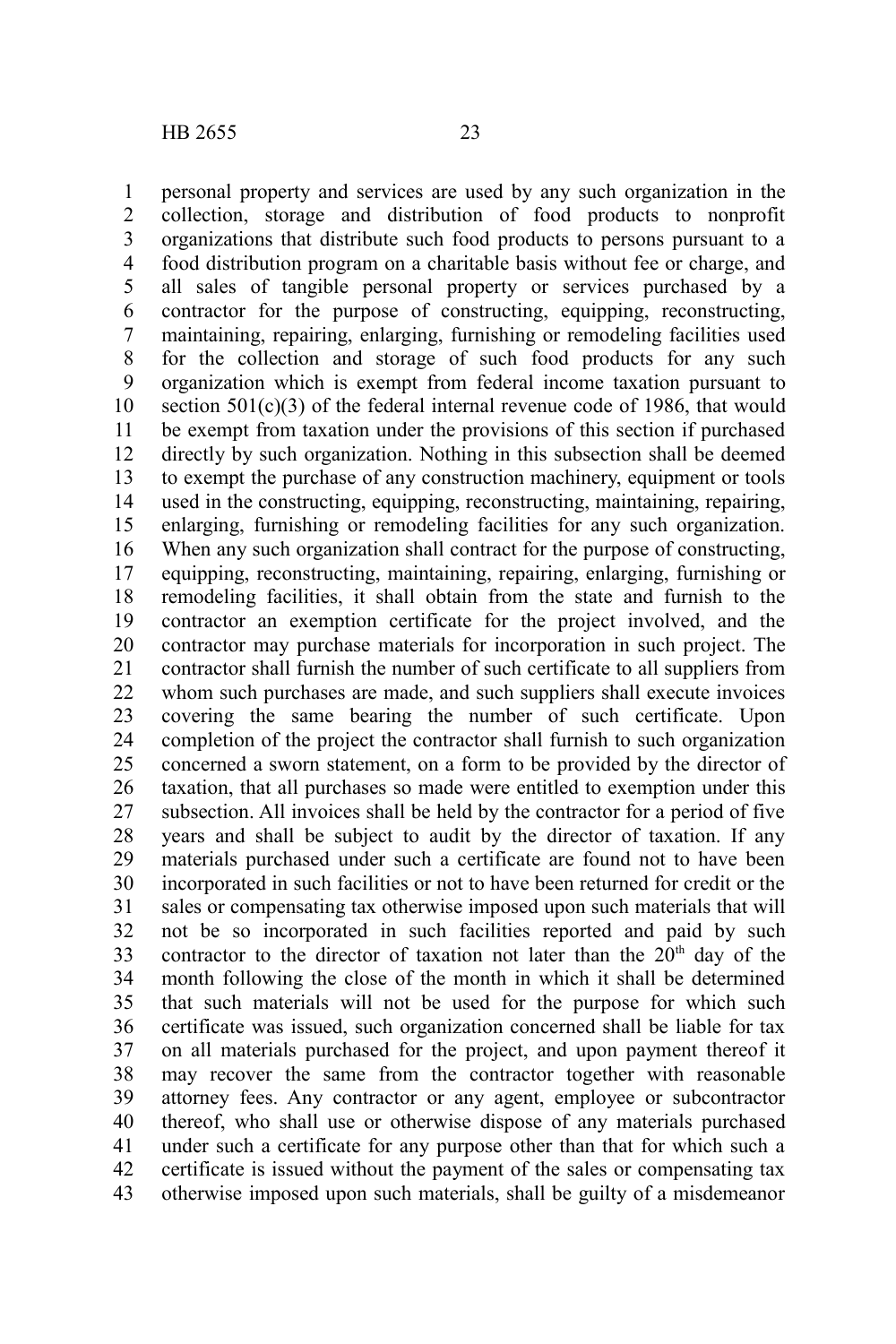and, upon conviction therefor, shall be subject to the penalties provided for 1

in K.S.A. 79-3615(h), and amendments thereto. Sales tax paid on and after July 1, 2005, but prior to the effective date of this act upon the gross receipts received from any sale exempted by the amendatory provisions of this subsection shall be refunded. Each claim for a sales tax refund shall be verified and submitted to the director of taxation upon forms furnished by the director and shall be accompanied by any additional documentation required by the director. The director shall review each claim and shall refund that amount of sales tax paid as determined under the provisions of this subsection. All refunds shall be paid from the sales tax refund fund upon warrants of the director of accounts and reports pursuant to vouchers approved by the director or the director's designee; 2 3 4 5 6 7 8 9 10 11 12

(iii) all sales of dietary supplements dispensed pursuant to a prescription order by a licensed practitioner or a mid-level practitioner as defined by K.S.A. 65-1626, and amendments thereto. As used in this subsection, "dietary supplement" means any product, other than tobacco, intended to supplement the diet that: (1) Contains one or more of the following dietary ingredients: A vitamin, a mineral, an herb or other botanical, an amino acid, a dietary substance for use by humans to supplement the diet by increasing the total dietary intake or a concentrate, metabolite, constituent, extract or combination of any such ingredient; (2) is intended for ingestion in tablet, capsule, powder, softgel, gelcap or liquid form, or if not intended for ingestion, in such a form, is not represented as conventional food and is not represented for use as a sole item of a meal or of the diet; and (3) is required to be labeled as a dietary supplement, identifiable by the supplemental facts box found on the label and as required pursuant to 21 C.F.R. § 101.36; 13 14 15 16 17 18 19 20 21 22 23 24 25 26 27

(lll) all sales of tangible personal property and services purchased by special olympics Kansas, inc. for the purpose of providing year-round sports training and athletic competition in a variety of olympic-type sports for individuals with intellectual disabilities by giving them continuing opportunities to develop physical fitness, demonstrate courage, experience joy and participate in a sharing of gifts, skills and friendship with their families, other special olympics athletes and the community, and activities provided or sponsored by such organization, and all sales of tangible personal property by or on behalf of any such organization; 28 29 30 31 32 33 34 35 36

(mmm) all sales of tangible personal property purchased by or on behalf of the Marillac center, inc., which is exempt from federal income taxation pursuant to section  $501(c)(3)$  of the federal internal revenue code, for the purpose of providing psycho-social-biological and special education services to children, and all sales of any such property by or on behalf of such organization for such purpose; 37 38 39 40 41 42

(nnn) all sales of tangible personal property and services purchased 43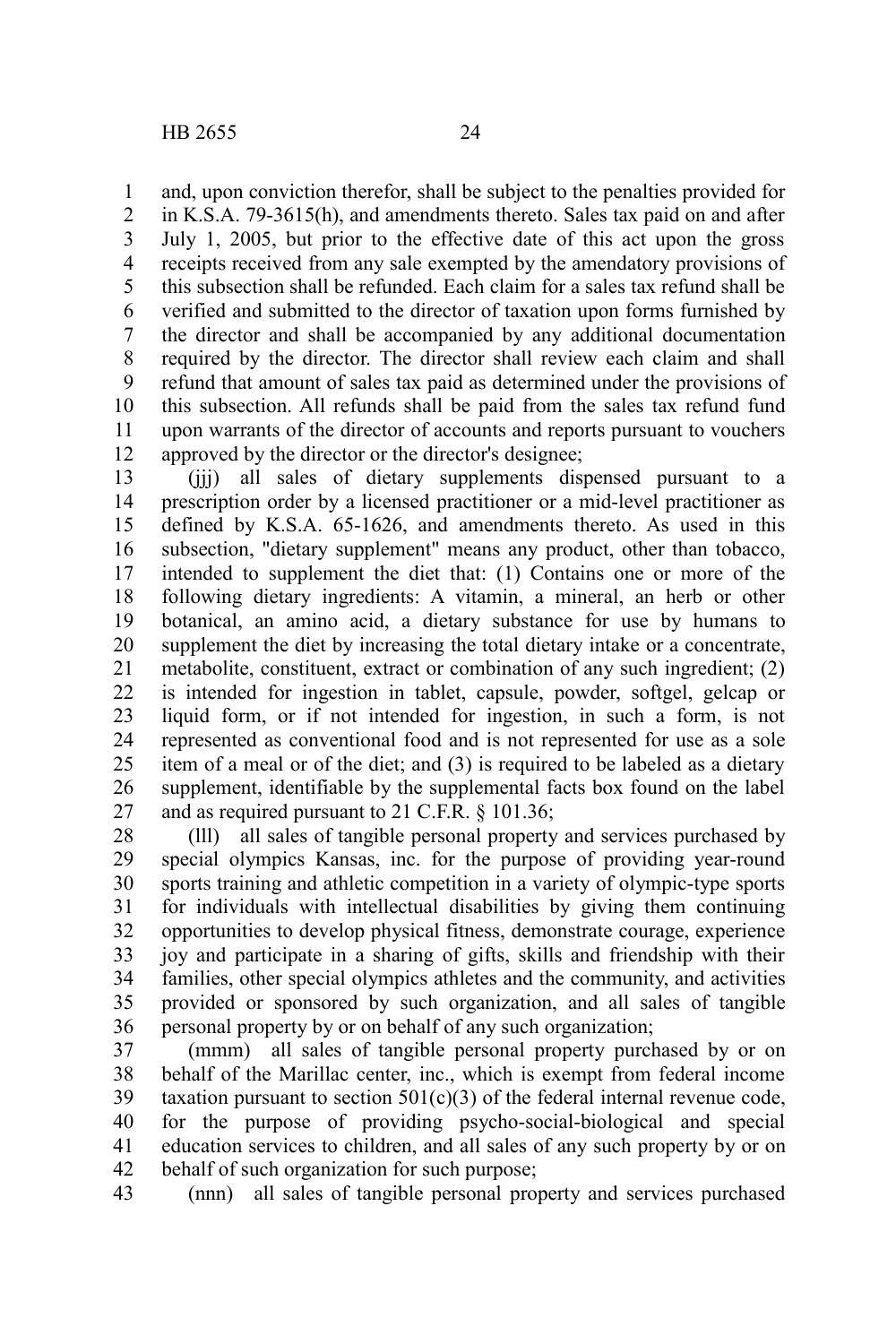by the west Sedgwick county-sunrise rotary club and sunrise charitable fund for the purpose of constructing a boundless playground which is an integrated, barrier free and developmentally advantageous play environment for children of all abilities and disabilities; 1 2 3 4

(ooo) all sales of tangible personal property by or on behalf of a public library serving the general public and supported in whole or in part with tax money or a not-for-profit organization whose purpose is to raise funds for or provide services or other benefits to any such public library; 5 6 7 8

(ppp) all sales of tangible personal property and services purchased by or on behalf of a homeless shelter that is exempt from federal income taxation pursuant to section  $501(c)(3)$  of the federal income tax code of 1986, and used by any such homeless shelter to provide emergency and transitional housing for individuals and families experiencing homelessness, and all sales of any such property by or on behalf of any such homeless shelter for any such purpose; 9 10 11 12 13 14 15

(qqq) all sales of tangible personal property and services purchased by TLC for children and families, inc., hereinafter referred to as TLC, which is exempt from federal income taxation pursuant to section 501(c) (3) of the federal internal revenue code of 1986, and such property and services are used for the purpose of providing emergency shelter and treatment for abused and neglected children as well as meeting additional critical needs for children, juveniles and family, and all sales of any such property by or on behalf of TLC for any such purpose; and all sales of tangible personal property or services purchased by a contractor for the purpose of constructing, maintaining, repairing, enlarging, furnishing or remodeling facilities for the operation of services for TLC for any such purpose that would be exempt from taxation under the provisions of this section if purchased directly by TLC. Nothing in this subsection shall be deemed to exempt the purchase of any construction machinery, equipment or tools used in the constructing, maintaining, repairing, enlarging, furnishing or remodeling such facilities for TLC. When TLC contracts for the purpose of constructing, maintaining, repairing, enlarging, furnishing or remodeling such facilities, it shall obtain from the state and furnish to the contractor an exemption certificate for the project involved, and the contractor may purchase materials for incorporation in such project. The contractor shall furnish the number of such certificate to all suppliers from whom such purchases are made, and such suppliers shall execute invoices covering the same bearing the number of such certificate. Upon completion of the project the contractor shall furnish to TLC a sworn statement, on a form to be provided by the director of taxation, that all purchases so made were entitled to exemption under this subsection. All invoices shall be held by the contractor for a period of five years and shall be subject to audit by the director of taxation. If any materials purchased 16 17 18 19 20 21 22 23 24 25 26 27 28 29 30 31 32 33 34 35 36 37 38 39 40 41 42 43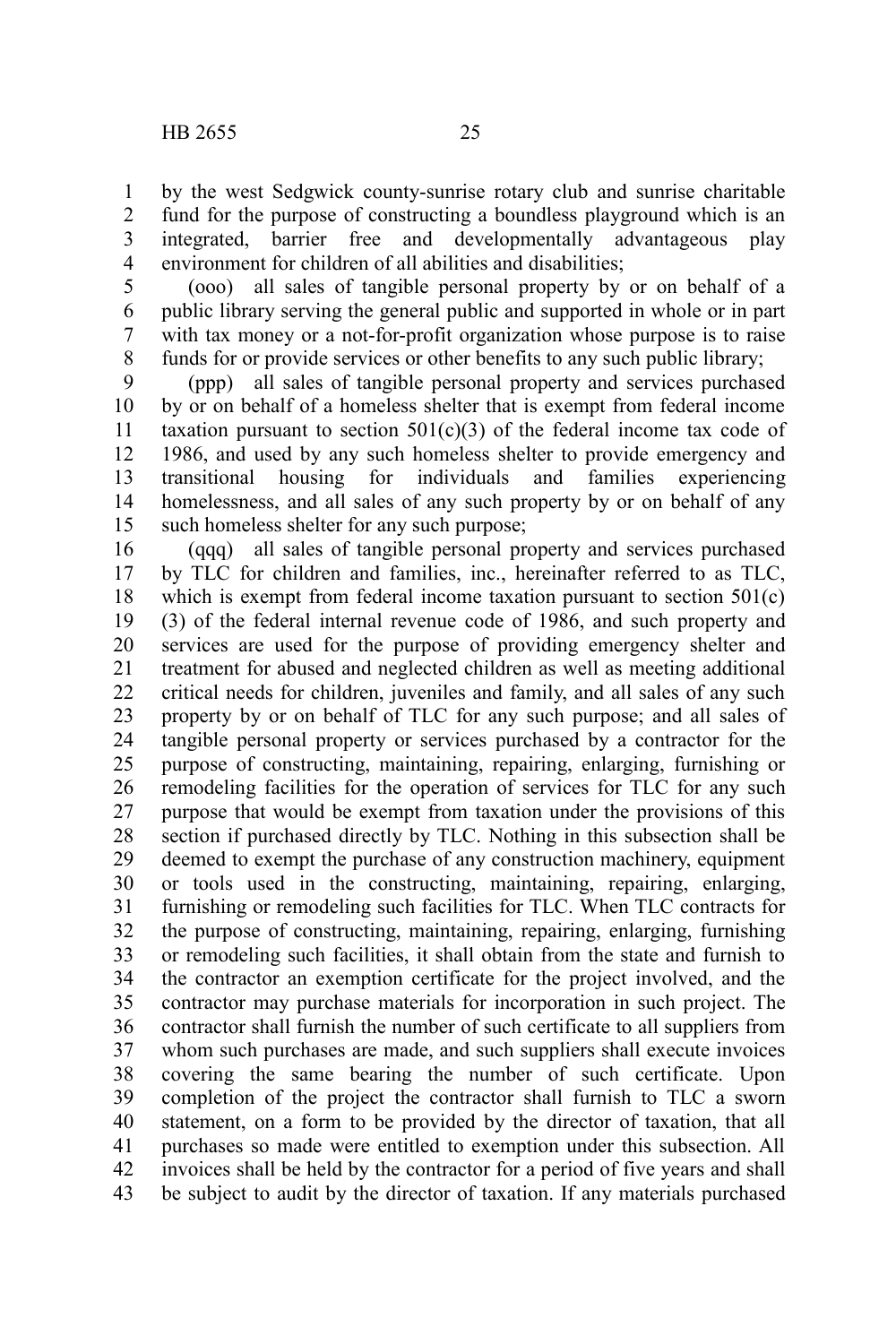under such a certificate are found not to have been incorporated in the building or other project or not to have been returned for credit or the sales or compensating tax otherwise imposed upon such materials that will not be so incorporated in the building or other project reported and paid by such contractor to the director of taxation not later than the  $20<sup>th</sup>$  day of the month following the close of the month in which it shall be determined that such materials will not be used for the purpose for which such certificate was issued, TLC shall be liable for tax on all materials purchased for the project, and upon payment thereof it may recover the same from the contractor together with reasonable attorney fees. Any contractor or any agent, employee or subcontractor thereof, who shall use or otherwise dispose of any materials purchased under such a certificate for any purpose other than that for which such a certificate is issued without the payment of the sales or compensating tax otherwise imposed upon such materials, shall be guilty of a misdemeanor and, upon conviction therefor, shall be subject to the penalties provided for in K.S.A. 79-3615(h), and amendments thereto; 1 2 3 4 5 6 7 8 9 10 11 12 13 14 15 16 17

(rrr) all sales of tangible personal property and services purchased by any county law library maintained pursuant to law and sales of tangible personal property and services purchased by an organization that would have been exempt from taxation under the provisions of this subsection if purchased directly by the county law library for the purpose of providing legal resources to attorneys, judges, students and the general public, and all sales of any such property by or on behalf of any such county law library; 18 19 20 21 22 23 24 25

(sss) all sales of tangible personal property and services purchased by catholic charities or youthville, hereinafter referred to as charitable family providers, which is exempt from federal income taxation pursuant to section 501(c)(3) of the federal internal revenue code of 1986, and which such property and services are used for the purpose of providing emergency shelter and treatment for abused and neglected children as well as meeting additional critical needs for children, juveniles and family, and all sales of any such property by or on behalf of charitable family providers for any such purpose; and all sales of tangible personal property or services purchased by a contractor for the purpose of constructing, maintaining, repairing, enlarging, furnishing or remodeling facilities for the operation of services for charitable family providers for any such purpose which would be exempt from taxation under the provisions of this section if purchased directly by charitable family providers. Nothing in this subsection shall be deemed to exempt the purchase of any construction machinery, equipment or tools used in the constructing, maintaining, repairing, enlarging, furnishing or remodeling such facilities for charitable family providers. When charitable family providers contracts for the 26 27 28 29 30 31 32 33 34 35 36 37 38 39 40 41 42 43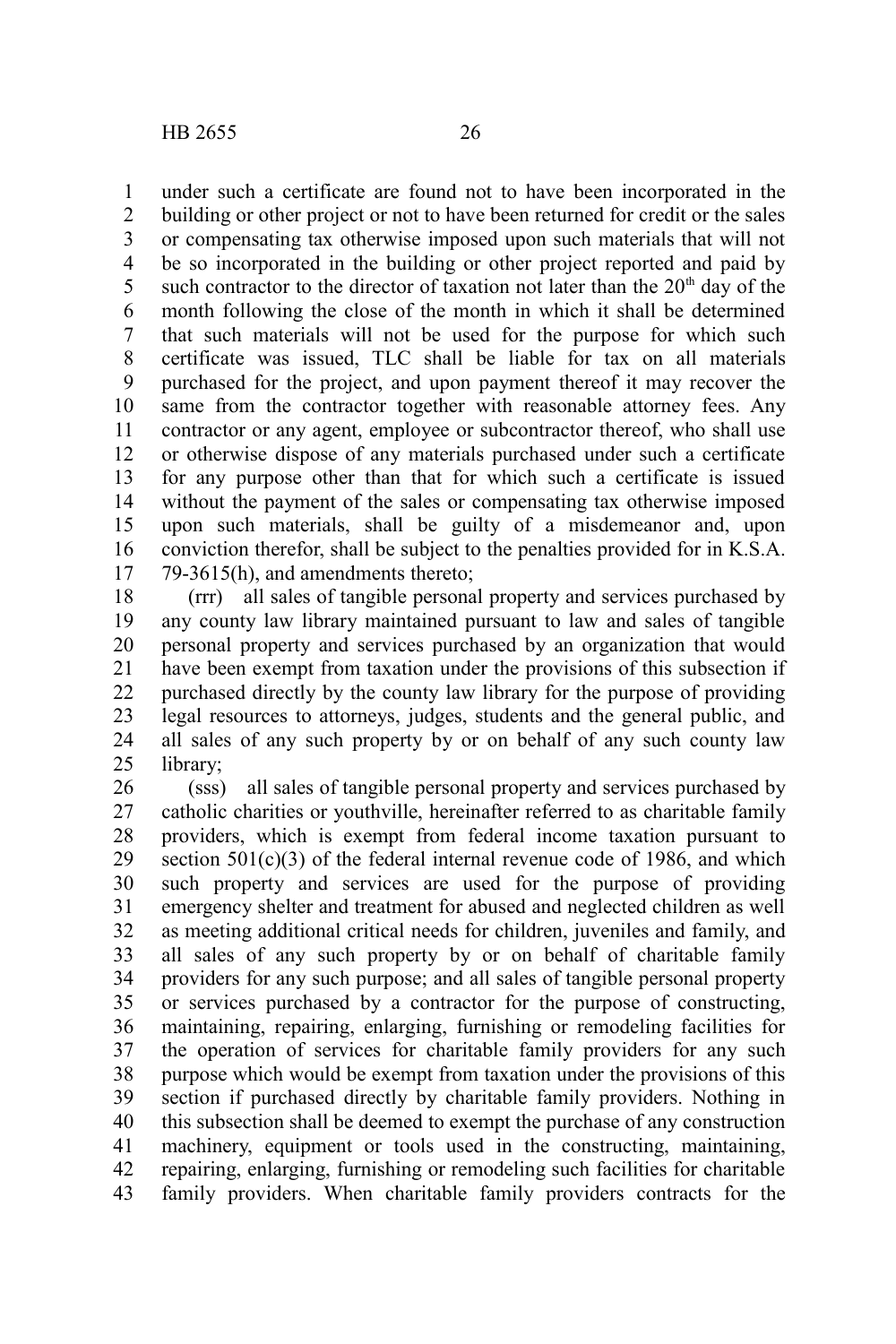purpose of constructing, maintaining, repairing, enlarging, furnishing or remodeling such facilities, it shall obtain from the state and furnish to the contractor an exemption certificate for the project involved, and the contractor may purchase materials for incorporation in such project. The contractor shall furnish the number of such certificate to all suppliers from whom such purchases are made, and such suppliers shall execute invoices covering the same bearing the number of such certificate. Upon completion of the project the contractor shall furnish to charitable family providers a sworn statement, on a form to be provided by the director of taxation, that all purchases so made were entitled to exemption under this subsection. All invoices shall be held by the contractor for a period of five years and shall be subject to audit by the director of taxation. If any materials purchased under such a certificate are found not to have been incorporated in the building or other project or not to have been returned for credit or the sales or compensating tax otherwise imposed upon such materials that will not be so incorporated in the building or other project reported and paid by such contractor to the director of taxation not later than the  $20<sup>th</sup>$  day of the month following the close of the month in which it shall be determined that such materials will not be used for the purpose for which such certificate was issued, charitable family providers shall be liable for tax on all materials purchased for the project, and upon payment thereof it may recover the same from the contractor together with reasonable attorney fees. Any contractor or any agent, employee or subcontractor thereof, who shall use or otherwise dispose of any materials purchased under such a certificate for any purpose other than that for which such a certificate is issued without the payment of the sales or compensating tax otherwise imposed upon such materials, shall be guilty of a misdemeanor and, upon conviction therefor, shall be subject to the penalties provided for in K.S.A. 79-3615(h), and amendments thereto; 1 2 3 4 5 6 7 8 9 10 11 12 13 14 15 16 17 18 19 20 21 22 23 24 25 26 27 28 29

(ttt) all sales of tangible personal property or services purchased by a contractor for a project for the purpose of restoring, constructing, equipping, reconstructing, maintaining, repairing, enlarging, furnishing or remodeling a home or facility owned by a nonprofit museum that has been granted an exemption pursuant to subsection (qq), which such home or facility is located in a city that has been designated as a qualified hometown pursuant to the provisions of K.S.A. 75-5071 et seq., and amendments thereto, and which such project is related to the purposes of K.S.A. 75-5071 et seq., and amendments thereto, and that would be exempt from taxation under the provisions of this section if purchased directly by such nonprofit museum. Nothing in this subsection shall be deemed to exempt the purchase of any construction machinery, equipment or tools used in the restoring, constructing, equipping, reconstructing, maintaining, repairing, enlarging, furnishing or remodeling a home or 30 31 32 33 34 35 36 37 38 39 40 41 42 43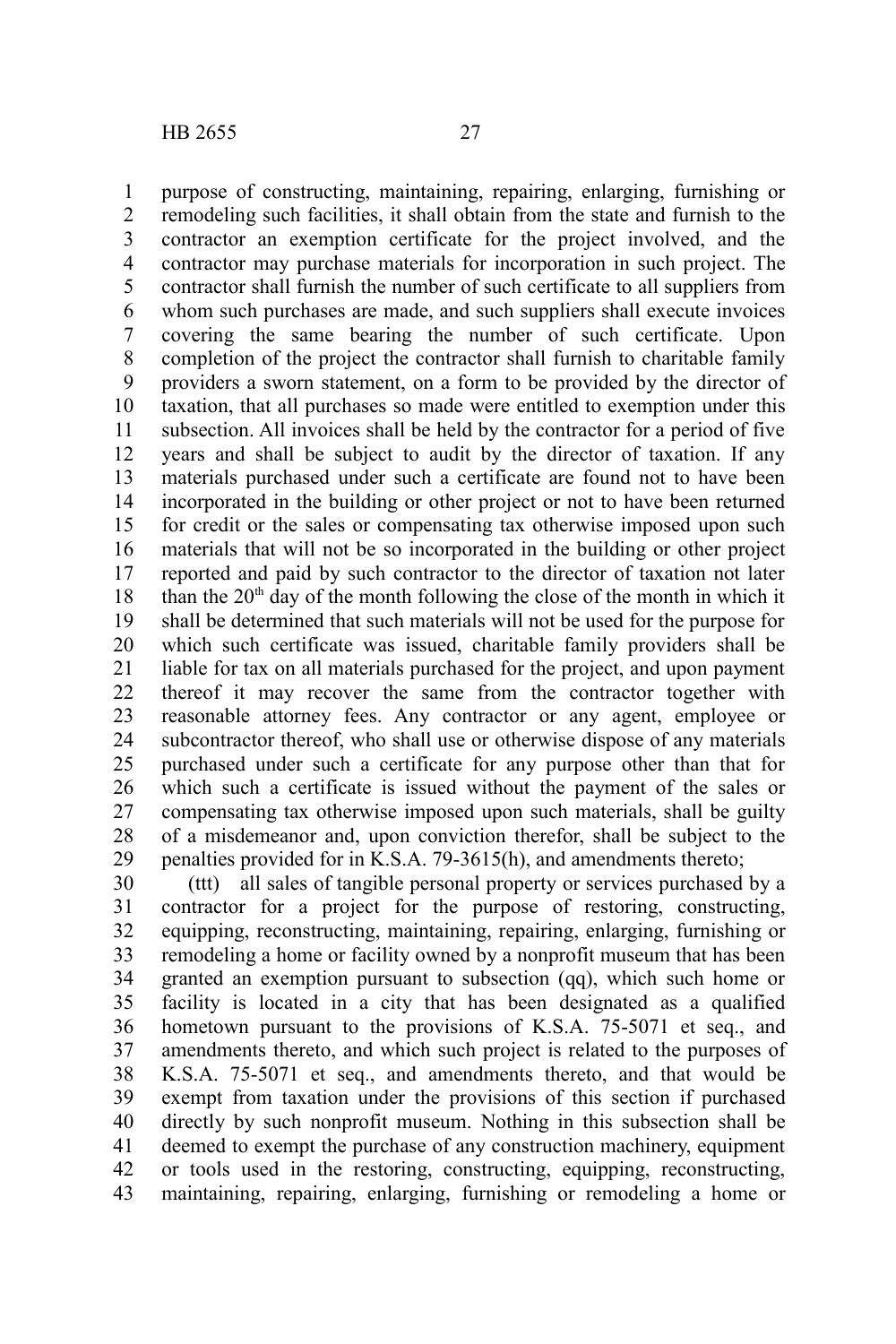facility for any such nonprofit museum. When any such nonprofit museum shall contract for the purpose of restoring, constructing, equipping, reconstructing, maintaining, repairing, enlarging, furnishing or remodeling a home or facility, it shall obtain from the state and furnish to the contractor an exemption certificate for the project involved, and the contractor may purchase materials for incorporation in such project. The contractor shall furnish the number of such certificates to all suppliers from whom such purchases are made, and such suppliers shall execute invoices covering the same bearing the number of such certificate. Upon completion of the project, the contractor shall furnish to such nonprofit museum a sworn statement on a form to be provided by the director of taxation that all purchases so made were entitled to exemption under this subsection. All invoices shall be held by the contractor for a period of five years and shall be subject to audit by the director of taxation. If any materials purchased under such a certificate are found not to have been incorporated in the building or other project or not to have been returned for credit or the sales or compensating tax otherwise imposed upon such materials that will not be so incorporated in a home or facility or other project reported and paid by such contractor to the director of taxation not later than the  $20<sup>th</sup>$  day of the month following the close of the month in which it shall be determined that such materials will not be used for the purpose for which such certificate was issued, such nonprofit museum shall be liable for tax on all materials purchased for the project, and upon payment thereof it may recover the same from the contractor together with reasonable attorney fees. Any contractor or any agent, employee or subcontractor thereof, who shall use or otherwise dispose of any materials purchased under such a certificate for any purpose other than that for which such a certificate is issued without the payment of the sales or compensating tax otherwise imposed upon such materials, shall be guilty of a misdemeanor and, upon conviction therefor, shall be subject to the penalties provided for in K.S.A. 79-3615(h), and amendments thereto; 1 2 3 4 5 6 7 8 9 10 11 12 13 14 15 16 17 18 19 20 21 22 23 24 25 26 27 28 29 30 31

(uuu) all sales of tangible personal property and services purchased by Kansas children's service league, hereinafter referred to as KCSL, which is exempt from federal income taxation pursuant to section 501(c) (3) of the federal internal revenue code of 1986, and which such property and services are used for the purpose of providing for the prevention and treatment of child abuse and maltreatment as well as meeting additional critical needs for children, juveniles and family, and all sales of any such property by or on behalf of KCSL for any such purpose; and all sales of tangible personal property or services purchased by a contractor for the purpose of constructing, maintaining, repairing, enlarging, furnishing or remodeling facilities for the operation of services for KCSL for any such purpose that would be exempt from taxation under the provisions of this 32 33 34 35 36 37 38 39 40 41 42 43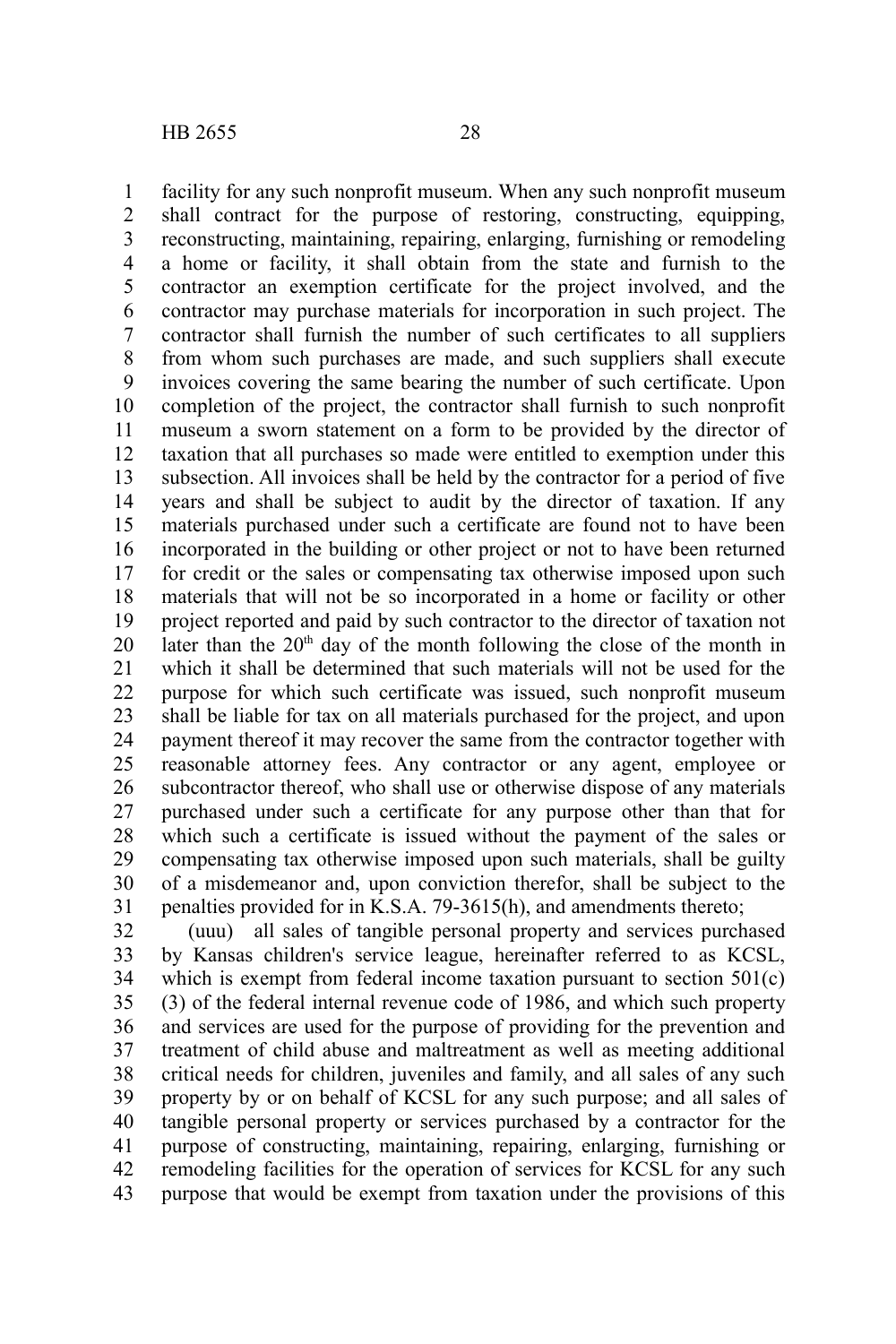section if purchased directly by KCSL. Nothing in this subsection shall be deemed to exempt the purchase of any construction machinery, equipment or tools used in the constructing, maintaining, repairing, enlarging, furnishing or remodeling such facilities for KCSL. When KCSL contracts for the purpose of constructing, maintaining, repairing, enlarging, furnishing or remodeling such facilities, it shall obtain from the state and furnish to the contractor an exemption certificate for the project involved, and the contractor may purchase materials for incorporation in such project. The contractor shall furnish the number of such certificate to all suppliers from whom such purchases are made, and such suppliers shall execute invoices covering the same bearing the number of such certificate. Upon completion of the project the contractor shall furnish to KCSL a sworn statement, on a form to be provided by the director of taxation, that all purchases so made were entitled to exemption under this subsection. All invoices shall be held by the contractor for a period of five years and shall be subject to audit by the director of taxation. If any materials purchased under such a certificate are found not to have been incorporated in the building or other project or not to have been returned for credit or the sales or compensating tax otherwise imposed upon such materials that will not be so incorporated in the building or other project reported and paid by such contractor to the director of taxation not later than the  $20<sup>th</sup>$ day of the month following the close of the month in which it shall be determined that such materials will not be used for the purpose for which such certificate was issued, KCSL shall be liable for tax on all materials purchased for the project, and upon payment thereof it may recover the same from the contractor together with reasonable attorney fees. Any contractor or any agent, employee or subcontractor thereof, who shall use or otherwise dispose of any materials purchased under such a certificate for any purpose other than that for which such a certificate is issued without the payment of the sales or compensating tax otherwise imposed upon such materials, shall be guilty of a misdemeanor and, upon conviction therefor, shall be subject to the penalties provided for in K.S.A. 79-3615(h), and amendments thereto; 1 2 3 4 5 6 7 8 9 10 11 12 13 14 15 16 17 18 19 20 21 22 23 24 25 26 27 28 29 30 31 32 33

(vvv) all sales of tangible personal property or services, including the renting and leasing of tangible personal property or services, purchased by jazz in the woods, inc., a Kansas corporation that is exempt from federal income taxation pursuant to section  $501(c)(3)$  of the federal internal revenue code, for the purpose of providing jazz in the woods, an event benefiting children-in-need and other nonprofit charities assisting such children, and all sales of any such property by or on behalf of such organization for such purpose; 34 35 36 37 38 39 40 41

(www) all sales of tangible personal property purchased by or on behalf of the Frontenac education foundation, which is exempt from 42 43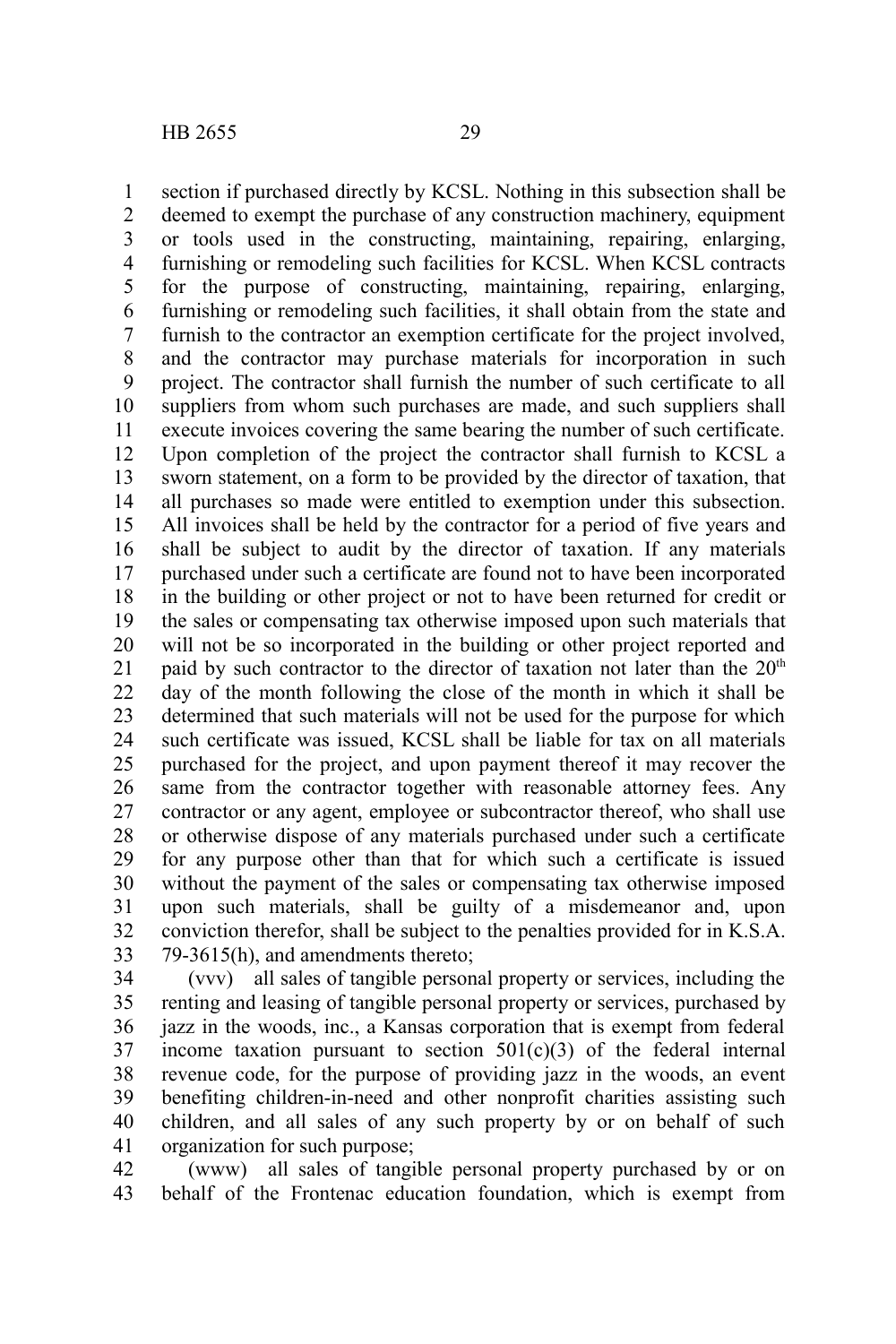federal income taxation pursuant to section 501(c)(3) of the federal internal revenue code, for the purpose of providing education support for students, and all sales of any such property by or on behalf of such organization for such purpose; 1 2 3 4

(xxx) all sales of personal property and services purchased by the booth theatre foundation, inc., an organization, which is exempt from federal income taxation pursuant to section  $501(c)(3)$  of the federal internal revenue code of 1986, and which such personal property and services are used by any such organization in the constructing, equipping, reconstructing, maintaining, repairing, enlarging, furnishing or remodeling of the booth theatre, and all sales of tangible personal property or services purchased by a contractor for the purpose of constructing, equipping, reconstructing, maintaining, repairing, enlarging, furnishing or remodeling the booth theatre for such organization, that would be exempt from taxation under the provisions of this section if purchased directly by such organization. Nothing in this subsection shall be deemed to exempt the purchase of any construction machinery, equipment or tools used in the constructing, equipping, reconstructing, maintaining, repairing, enlarging, furnishing or remodeling facilities for any such organization. When any such organization shall contract for the purpose of constructing, equipping, reconstructing, maintaining, repairing, enlarging, furnishing or remodeling facilities, it shall obtain from the state and furnish to the contractor an exemption certificate for the project involved, and the contractor may purchase materials for incorporation in such project. The contractor shall furnish the number of such certificate to all suppliers from whom such purchases are made, and such suppliers shall execute invoices covering the same bearing the number of such certificate. Upon completion of the project the contractor shall furnish to such organization concerned a sworn statement, on a form to be provided by the director of taxation, that all purchases so made were entitled to exemption under this subsection. All invoices shall be held by the contractor for a period of five years and shall be subject to audit by the director of taxation. If any materials purchased under such a certificate are found not to have been incorporated in such facilities or not to have been returned for credit or the sales or compensating tax otherwise imposed upon such materials that will not be so incorporated in such facilities reported and paid by such contractor to the director of taxation not later than the  $20<sup>th</sup>$  day of the month following the close of the month in which it shall be determined that such materials will not be used for the purpose for which such certificate was issued, such organization concerned shall be liable for tax on all materials purchased for the project, and upon payment thereof it may recover the same from the contractor together with reasonable attorney fees. Any contractor or any agent, employee or subcontractor thereof, who shall use or otherwise 5 6 7 8 9 10 11 12 13 14 15 16 17 18 19 20 21 22 23 24 25 26 27 28 29 30 31 32 33 34 35 36 37 38 39 40 41 42 43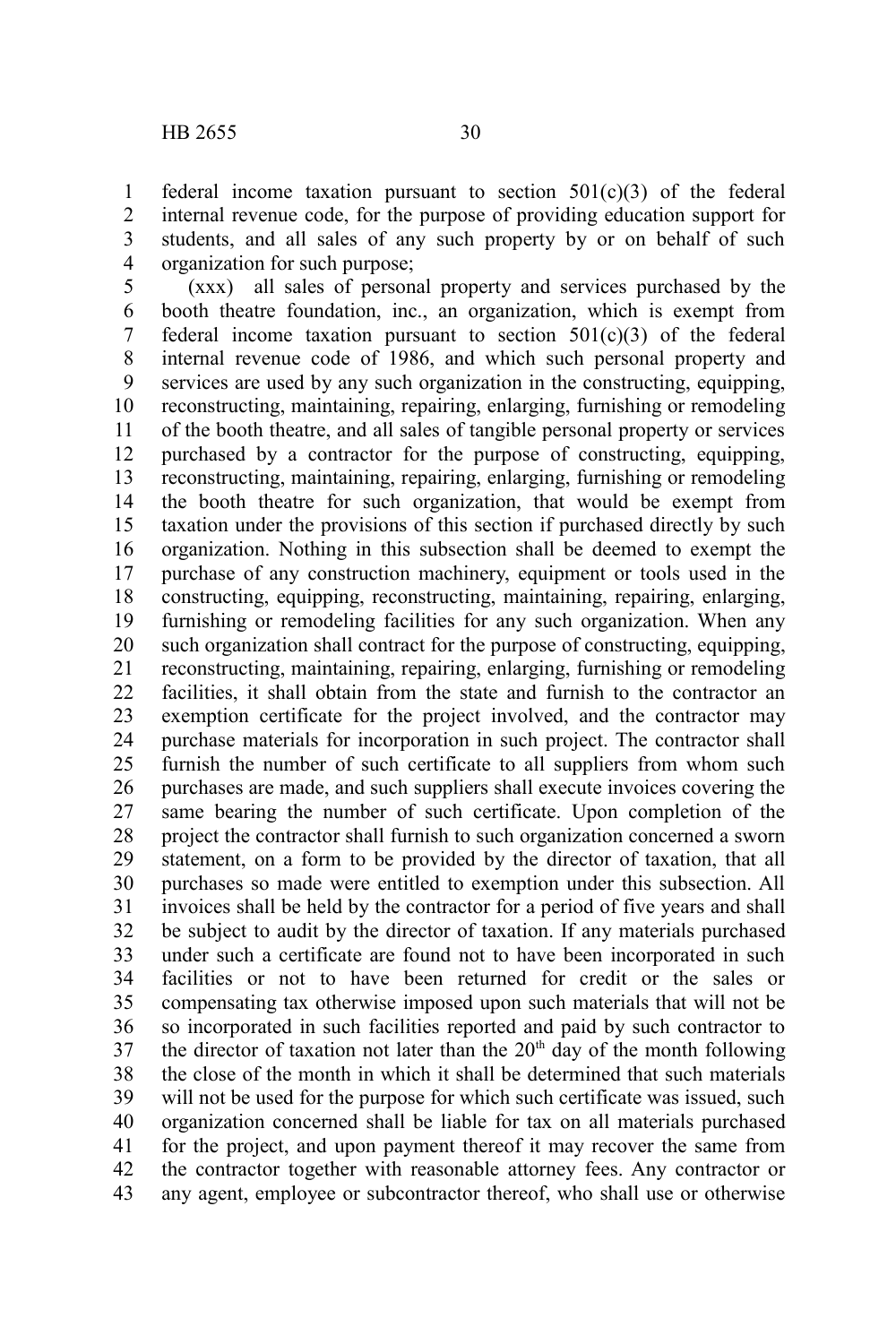dispose of any materials purchased under such a certificate for any purpose 1

other than that for which such a certificate is issued without the payment of the sales or compensating tax otherwise imposed upon such materials, shall be guilty of a misdemeanor and, upon conviction therefor, shall be subject to the penalties provided for in K.S.A. 79-3615(h), and amendments thereto. Sales tax paid on and after January 1, 2007, but prior to the effective date of this act upon the gross receipts received from any sale which would have been exempted by the provisions of this subsection had such sale occurred after the effective date of this act shall be refunded. Each claim for a sales tax refund shall be verified and submitted to the director of taxation upon forms furnished by the director and shall be accompanied by any additional documentation required by the director. The director shall review each claim and shall refund that amount of sales tax paid as determined under the provisions of this subsection. All refunds shall be paid from the sales tax refund fund upon warrants of the director of accounts and reports pursuant to vouchers approved by the director or the director's designee; 2 3 4 5 6 7 8 9 10 11 12 13 14 15 16 17

(yyy) all sales of tangible personal property and services purchased by TLC charities foundation, inc., hereinafter referred to as TLC charities, which is exempt from federal income taxation pursuant to section  $501(c)$ (3) of the federal internal revenue code of 1986, and which such property and services are used for the purpose of encouraging private philanthropy to further the vision, values, and goals of TLC for children and families, inc.; and all sales of such property and services by or on behalf of TLC charities for any such purpose and all sales of tangible personal property or services purchased by a contractor for the purpose of constructing, maintaining, repairing, enlarging, furnishing or remodeling facilities for the operation of services for TLC charities for any such purpose that would be exempt from taxation under the provisions of this section if purchased directly by TLC charities. Nothing in this subsection shall be deemed to exempt the purchase of any construction machinery, equipment or tools used in the constructing, maintaining, repairing, enlarging, furnishing or remodeling such facilities for TLC charities. When TLC charities contracts for the purpose of constructing, maintaining, repairing, enlarging, furnishing or remodeling such facilities, it shall obtain from the state and furnish to the contractor an exemption certificate for the project involved, and the contractor may purchase materials for incorporation in such project. The contractor shall furnish the number of such certificate to all suppliers from whom such purchases are made, and such suppliers shall execute invoices covering the same bearing the number of such certificate. Upon completion of the project the contractor shall furnish to TLC charities a sworn statement, on a form to be provided by the director of taxation, that all purchases so made were entitled to exemption under this 18 19 20 21 22 23 24 25 26 27 28 29 30 31 32 33 34 35 36 37 38 39 40 41 42 43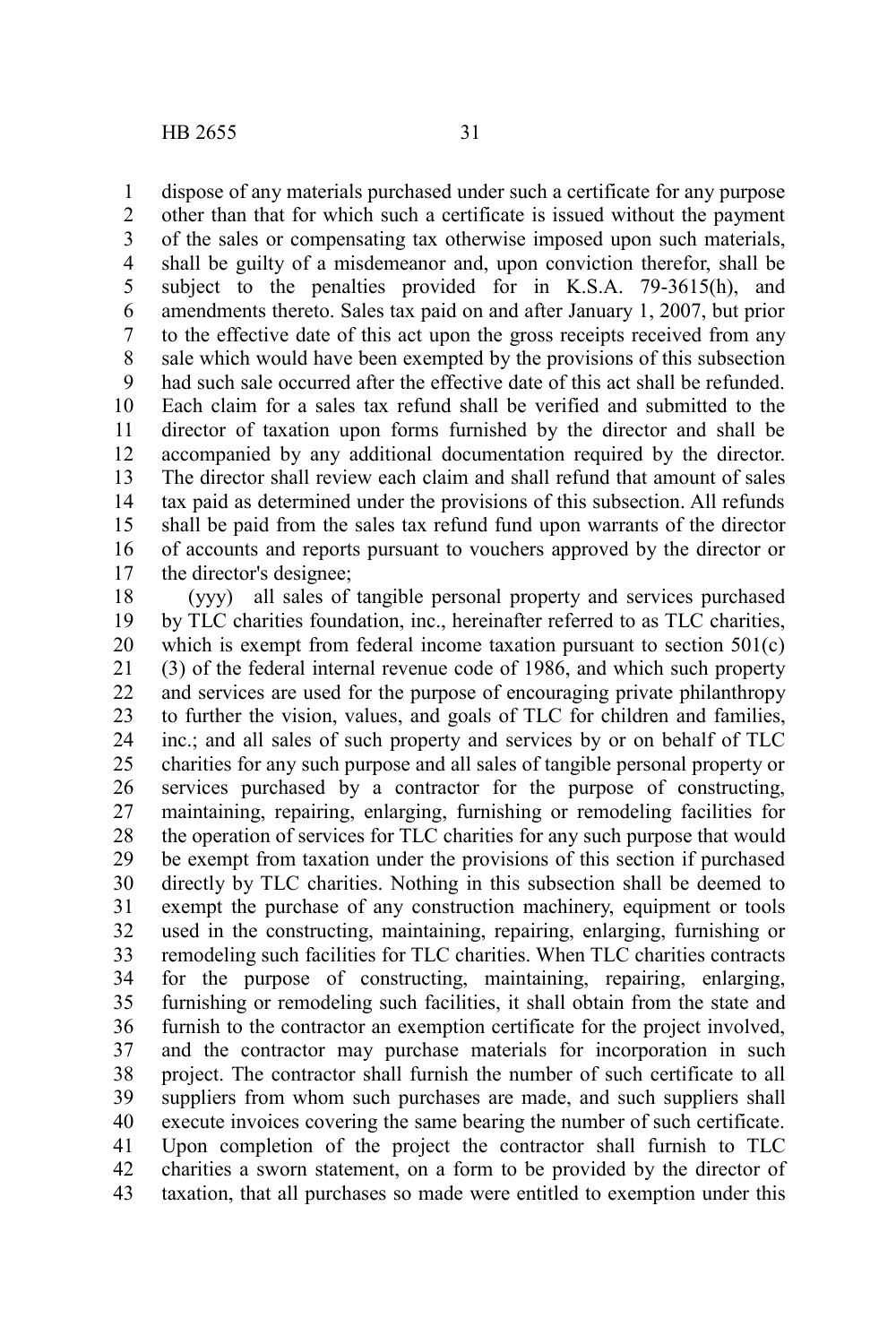subsection. All invoices shall be held by the contractor for a period of five years and shall be subject to audit by the director of taxation. If any materials purchased under such a certificate are found not to have been incorporated in the building or other project or not to have been returned for credit or the sales or compensating tax otherwise imposed upon such materials that will not be incorporated into the building or other project reported and paid by such contractor to the director of taxation not later than the  $20<sup>th</sup>$  day of the month following the close of the month in which it shall be determined that such materials will not be used for the purpose for which such certificate was issued, TLC charities shall be liable for tax on all materials purchased for the project, and upon payment thereof it may recover the same from the contractor together with reasonable attorney fees. Any contractor or any agent, employee or subcontractor thereof, who shall use or otherwise dispose of any materials purchased under such a certificate for any purpose other than that for which such a certificate is issued without the payment of the sales or compensating tax otherwise imposed upon such materials, shall be guilty of a misdemeanor and, upon conviction therefor, shall be subject to the penalties provided for in K.S.A. 79-3615(h), and amendments thereto; 1 2 3 4 5 6 7 8 9 10 11 12 13 14 15 16 17 18 19

(zzz) all sales of tangible personal property purchased by the rotary club of shawnee foundation, which is exempt from federal income taxation pursuant to section  $501(c)(3)$  of the federal internal revenue code of 1986, as amended, used for the purpose of providing contributions to community service organizations and scholarships; 20 21 22 23 24

(aaaa) all sales of personal property and services purchased by or on behalf of victory in the valley, inc., which is exempt from federal income taxation pursuant to section  $501(c)(3)$  of the federal internal revenue code, for the purpose of providing a cancer support group and services for persons with cancer, and all sales of any such property by or on behalf of any such organization for any such purpose; 25 26 27 28 29 30

(bbbb) all sales of entry or participation fees, charges or tickets by Guadalupe health foundation, which is exempt from federal income taxation pursuant to section  $501(c)(3)$  of the federal internal revenue code, for such organization's annual fundraising event which purpose is to provide health care services for uninsured workers; 31 32 33 34 35

(cccc) all sales of tangible personal property or services purchased by or on behalf of wayside waifs, inc., which is exempt from federal income taxation pursuant to section  $501(c)(3)$  of the federal internal revenue code, for the purpose of providing such organization's annual fundraiser, an event whose purpose is to support the care of homeless and abandoned animals, animal adoption efforts, education programs for children and efforts to reduce animal over-population and animal welfare services, and all sales of any such property, including entry or participation fees or 36 37 38 39 40 41 42 43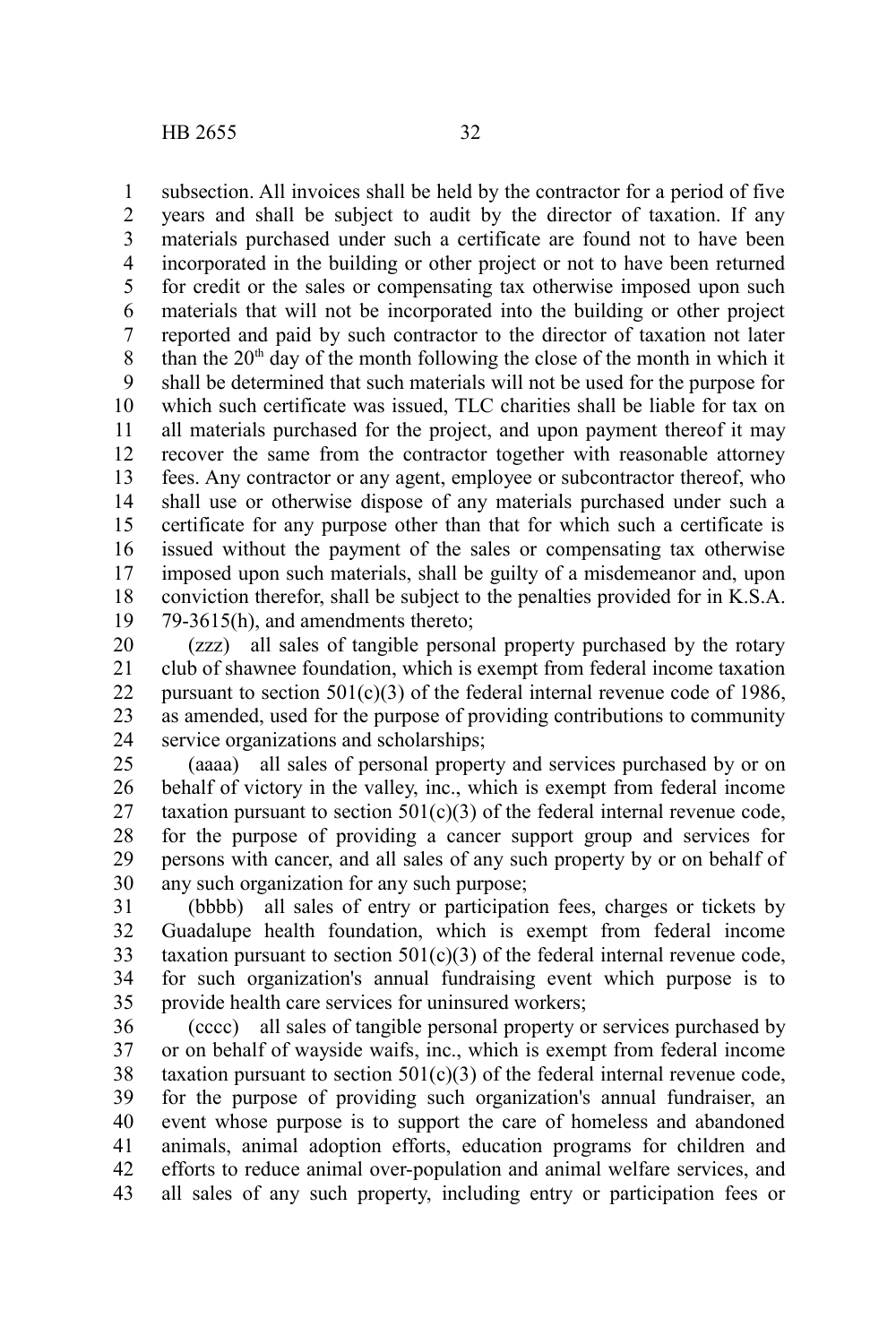charges, by or on behalf of such organization for such purpose; 1

(dddd) all sales of tangible personal property or services purchased by or on behalf of goodwill industries or Easter seals of Kansas, inc., both of which are exempt from federal income taxation pursuant to section  $501(c)(3)$  of the federal internal revenue code, for the purpose of providing education, training and employment opportunities for people with disabilities and other barriers to employment; 2 3 4 5 6 7

(eeee) all sales of tangible personal property or services purchased by or on behalf of all American beef battalion, inc., which is exempt from federal income taxation pursuant to section  $501(c)(3)$  of the federal internal revenue code, for the purpose of educating, promoting and participating as a contact group through the beef cattle industry in order to carry out such projects that provide support and morale to members of the United States armed forces and military services; 8 9 10 11 12 13 14

(ffff) all sales of tangible personal property and services purchased by sheltered living, inc., which is exempt from federal income taxation pursuant to section  $501(c)(3)$  of the federal internal revenue code of 1986. and which such property and services are used for the purpose of providing residential and day services for people with developmental disabilities or intellectual disability, or both, and all sales of any such property by or on behalf of sheltered living, inc., for any such purpose; and all sales of tangible personal property or services purchased by a contractor for the purpose of rehabilitating, constructing, maintaining, repairing, enlarging, furnishing or remodeling homes and facilities for sheltered living, inc., for any such purpose that would be exempt from taxation under the provisions of this section if purchased directly by sheltered living, inc. Nothing in this subsection shall be deemed to exempt the purchase of any construction machinery, equipment or tools used in the constructing, maintaining, repairing, enlarging, furnishing or remodeling such homes and facilities for sheltered living, inc. When sheltered living, inc., contracts for the purpose of rehabilitating, constructing, maintaining, repairing, enlarging, furnishing or remodeling such homes and facilities, it shall obtain from the state and furnish to the contractor an exemption certificate for the project involved, and the contractor may purchase materials for incorporation in such project. The contractor shall furnish the number of such certificate to all suppliers from whom such purchases are made, and such suppliers shall execute invoices covering the same bearing the number of such certificate. Upon completion of the project the contractor shall furnish to sheltered living, inc., a sworn statement, on a form to be provided by the director of taxation, that all purchases so made were entitled to exemption under this subsection. All invoices shall be held by the contractor for a period of five years and shall be subject to audit by the director of taxation. If any materials purchased under such a certificate 15 16 17 18 19 20 21 22 23 24 25 26 27 28 29 30 31 32 33 34 35 36 37 38 39 40 41 42 43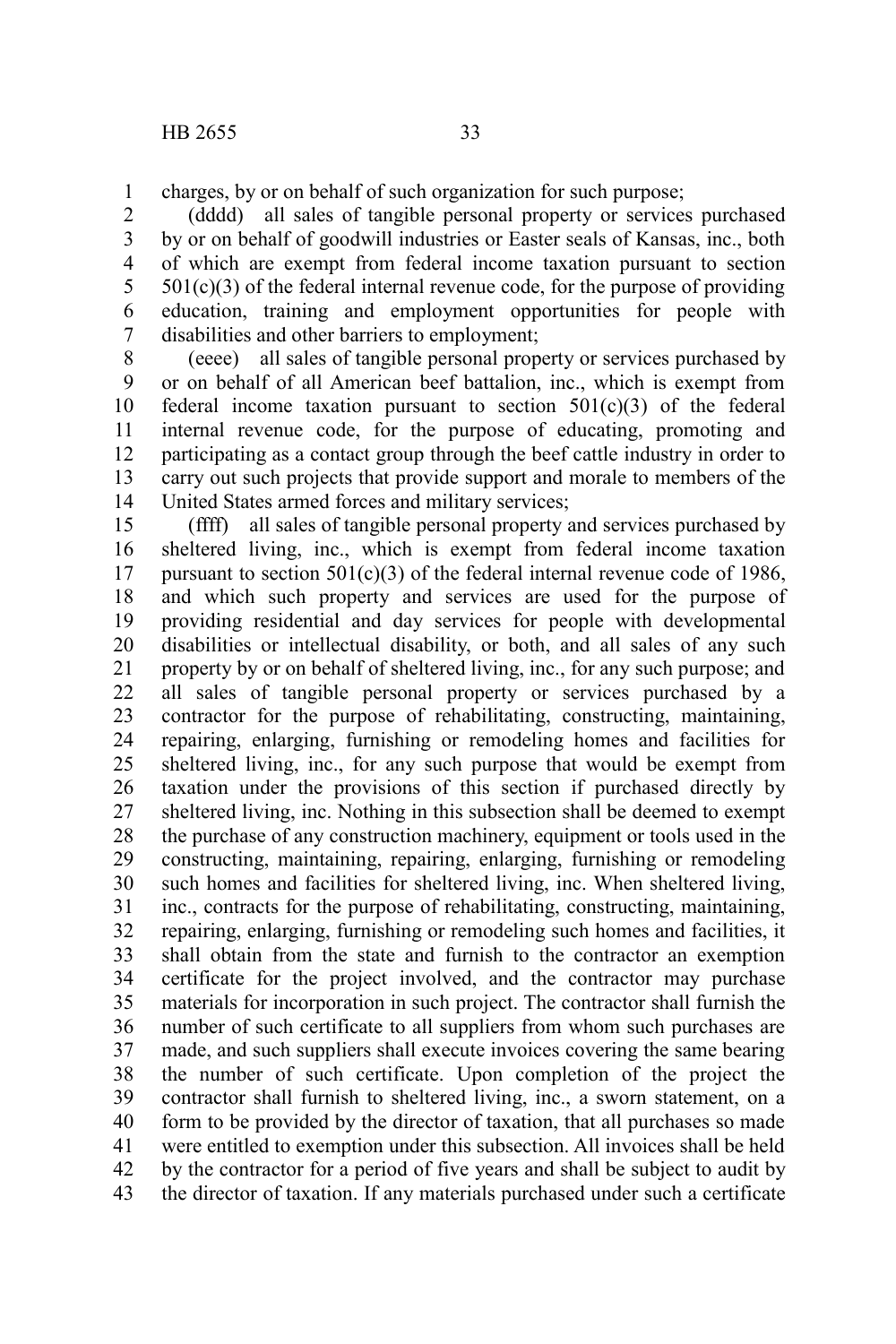are found not to have been incorporated in the building or other project or not to have been returned for credit or the sales or compensating tax otherwise imposed upon such materials that will not be so incorporated in the building or other project reported and paid by such contractor to the director of taxation not later than the  $20<sup>th</sup>$  day of the month following the close of the month in which it shall be determined that such materials will not be used for the purpose for which such certificate was issued, sheltered living, inc., shall be liable for tax on all materials purchased for the project, and upon payment thereof it may recover the same from the contractor together with reasonable attorney fees. Any contractor or any agent, employee or subcontractor thereof, who shall use or otherwise dispose of any materials purchased under such a certificate for any purpose other than that for which such a certificate is issued without the payment of the sales or compensating tax otherwise imposed upon such materials, shall be guilty of a misdemeanor and, upon conviction therefor, shall be subject to the penalties provided for in K.S.A. 79-3615(h), and amendments thereto; 1 2 3 4 5 6 7 8 9 10 11 12 13 14 15 16 17

(gggg) all sales of game birds for which the primary purpose is use in hunting; 18 19

(hhhh) all sales of tangible personal property or services purchased on or after July 1, 2014, for the purpose of and in conjunction with constructing, reconstructing, enlarging or remodeling a business identified under the North American industry classification system (NAICS) subsectors 1123, 1124, 112112, 112120 or 112210, and the sale and installation of machinery and equipment purchased for installation at any such business. The exemption provided in this subsection shall not apply to projects that have actual total costs less than \$50,000. When a person contracts for the construction, reconstruction, enlargement or remodeling of any such business, such person shall obtain from the state and furnish to the contractor an exemption certificate for the project involved, and the contractor may purchase materials, machinery and equipment for incorporation in such project. The contractor shall furnish the number of such certificates to all suppliers from whom such purchases are made, and such suppliers shall execute invoices covering the same bearing the number of such certificate. Upon completion of the project, the contractor shall furnish to the owner of the business a sworn statement, on a form to be provided by the director of taxation, that all purchases so made were entitled to exemption under this subsection. All invoices shall be held by the contractor for a period of five years and shall be subject to audit by the director of taxation. Any contractor or any agent, employee or subcontractor of the contractor, who shall use or otherwise dispose of any materials, machinery or equipment purchased under such a certificate for any purpose other than that for which such a certificate is issued without 20 21 22 23 24 25 26 27 28 29 30 31 32 33 34 35 36 37 38 39 40 41 42 43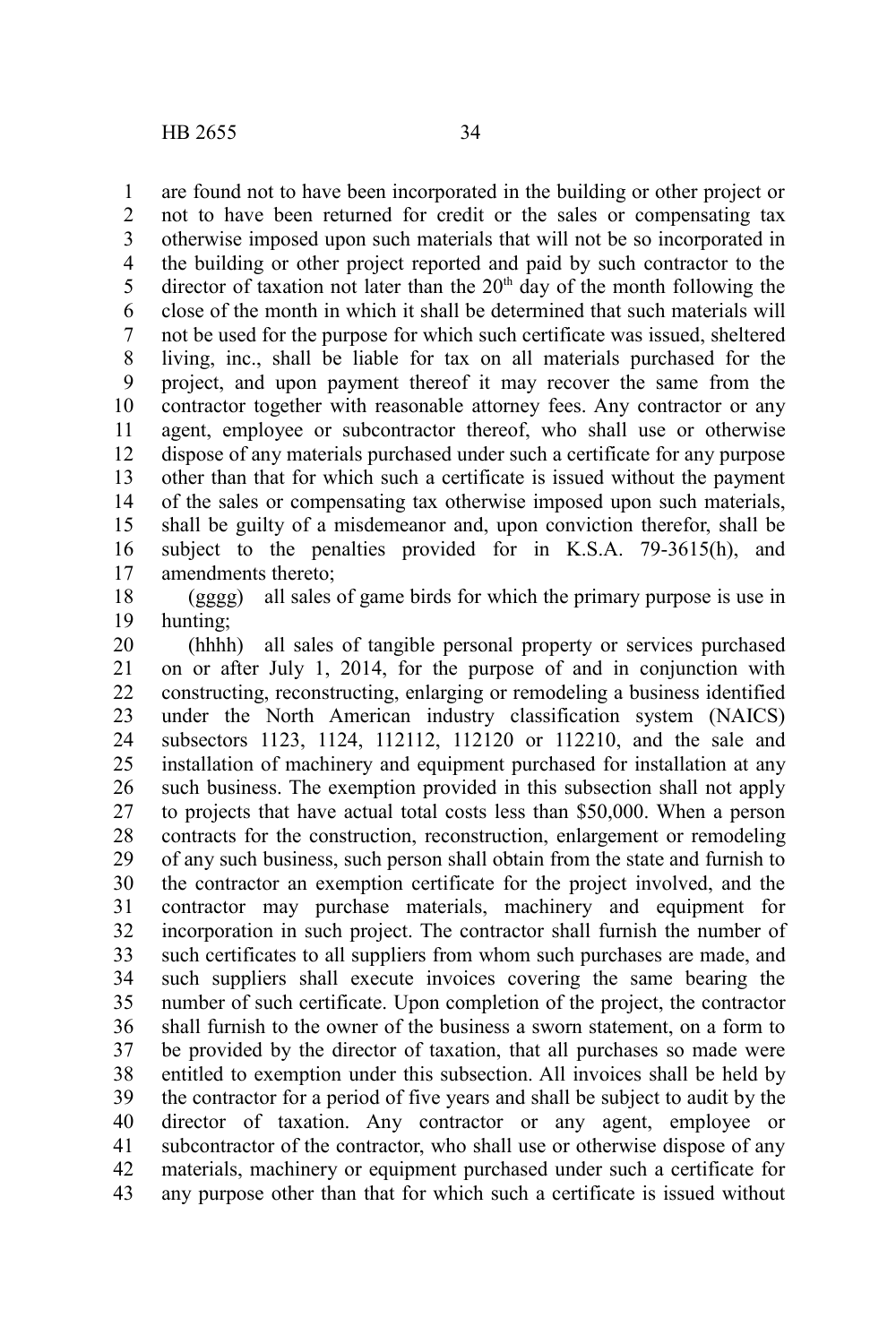the payment of the sales or compensating tax otherwise imposed thereon, shall be guilty of a misdemeanor and, upon conviction therefor, shall be subject to the penalties provided for in K.S.A. 79-3615(h), and amendments thereto; 1 2 3 4

(iiii) all sales of tangible personal property or services purchased by a contractor for the purpose of constructing, maintaining, repairing, enlarging, furnishing or remodeling facilities for the operation of services for Wichita children's home for any such purpose that would be exempt from taxation under the provisions of this section if purchased directly by Wichita children's home. Nothing in this subsection shall be deemed to exempt the purchase of any construction machinery, equipment or tools used in the constructing, maintaining, repairing, enlarging, furnishing or remodeling such facilities for Wichita children's home. When Wichita children's home contracts for the purpose of constructing, maintaining, repairing, enlarging, furnishing or remodeling such facilities, it shall obtain from the state and furnish to the contractor an exemption certificate for the project involved, and the contractor may purchase materials for incorporation in such project. The contractor shall furnish the number of such certificate to all suppliers from whom such purchases are made, and such suppliers shall execute invoices covering the same bearing the number of such certificate. Upon completion of the project, the contractor shall furnish to Wichita children's home a sworn statement, on a form to be provided by the director of taxation, that all purchases so made were entitled to exemption under this subsection. All invoices shall be held by the contractor for a period of five years and shall be subject to audit by the director of taxation. If any materials purchased under such a certificate are found not to have been incorporated in the building or other project or not to have been returned for credit or the sales or compensating tax otherwise imposed upon such materials that will not be so incorporated in the building or other project reported and paid by such contractor to the director of taxation not later than the  $20<sup>th</sup>$  day of the month following the close of the month in which it shall be determined that such materials will not be used for the purpose for which such certificate was issued, Wichita children's home shall be liable for the tax on all materials purchased for the project, and upon payment, it may recover the same from the contractor together with reasonable attorney fees. Any contractor or any agent, employee or subcontractor, who shall use or otherwise dispose of any materials purchased under such a certificate for any purpose other than that for which such a certificate is issued without the payment of the sales or compensating tax otherwise imposed upon such materials, shall be guilty of a misdemeanor and, upon conviction, shall be subject to the penalties provided for in K.S.A. 79-3615(h), and amendments thereto; 5 6 7 8 9 10 11 12 13 14 15 16 17 18 19 20 21 22 23 24 25 26 27 28 29 30 31 32 33 34 35 36 37 38 39 40 41 42

(iiii) all sales of tangible personal property or services purchased by 43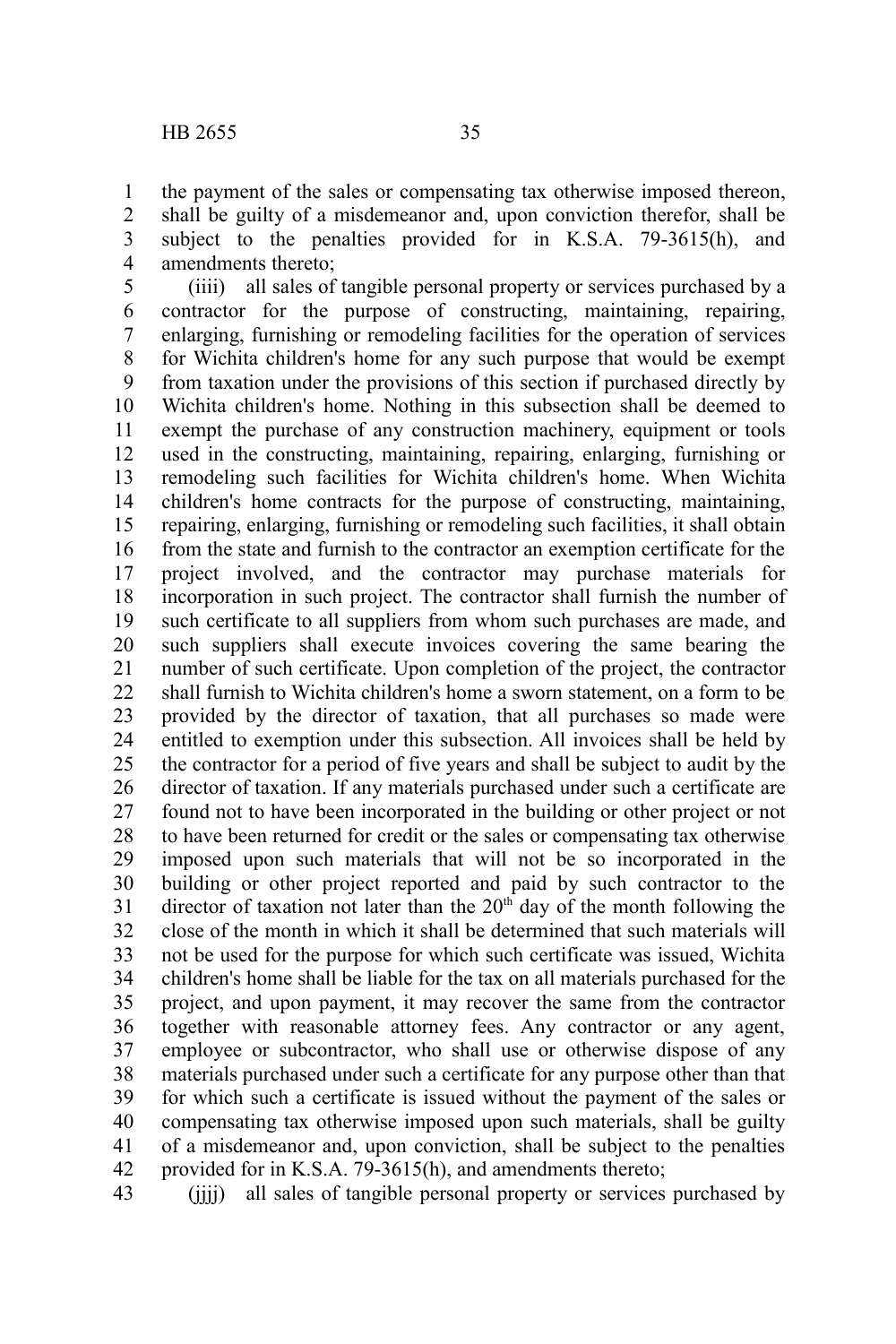or on behalf of the beacon, inc., that is exempt from federal income taxation pursuant to section  $501(c)(3)$  of the federal internal revenue code, for the purpose of providing those desiring help with food, shelter, clothing and other necessities of life during times of special need; 1 2 3 4

(kkkk) all sales of tangible personal property and services purchased by or on behalf of reaching out from within, inc., which is exempt from federal income taxation pursuant to section  $501(c)(3)$  of the federal internal revenue code, for the purpose of sponsoring self-help programs for incarcerated persons that will enable such incarcerated persons to become role models for non-violence while in correctional facilities and productive family members and citizens upon return to the community; 5 6 7 8 9 10 11

(llll) all sales of tangible personal property and services purchased by Gove county healthcare endowment foundation, inc., which is exempt from federal income taxation pursuant to section  $501(c)(3)$  of the federal internal revenue code of 1986, and which such property and services are used for the purpose of constructing and equipping an airport in Quinter, Kansas, and all sales of tangible personal property or services purchased by a contractor for the purpose of constructing and equipping an airport in Quinter, Kansas, for such organization, that would be exempt from taxation under the provisions of this section if purchased directly by such organization. Nothing in this subsection shall be deemed to exempt the purchase of any construction machinery, equipment or tools used in the constructing or equipping of facilities for such organization. When such organization shall contract for the purpose of constructing or equipping an airport in Quinter, Kansas, it shall obtain from the state and furnish to the contractor an exemption certificate for the project involved, and the contractor may purchase materials for incorporation in such project. The contractor shall furnish the number of such certificate to all suppliers from whom such purchases are made, and such suppliers shall execute invoices covering the same bearing the number of such certificate. Upon completion of the project, the contractor shall furnish to such organization concerned a sworn statement, on a form to be provided by the director of taxation, that all purchases so made were entitled to exemption under this subsection. All invoices shall be held by the contractor for a period of five years and shall be subject to audit by the director of taxation. If any materials purchased under such a certificate are found not to have been incorporated in such facilities or not to have been returned for credit or the sales or compensating tax otherwise imposed upon such materials that will not be so incorporated in such facilities reported and paid by such contractor to the director of taxation no later than the  $20<sup>th</sup>$  day of the month following the close of the month in which it shall be determined that such materials will not be used for the purpose for which such certificate was issued, such organization concerned shall be liable for tax on all materials 12 13 14 15 16 17 18 19 20 21 22 23 24 25 26 27 28 29 30 31 32 33 34 35 36 37 38 39 40 41 42 43